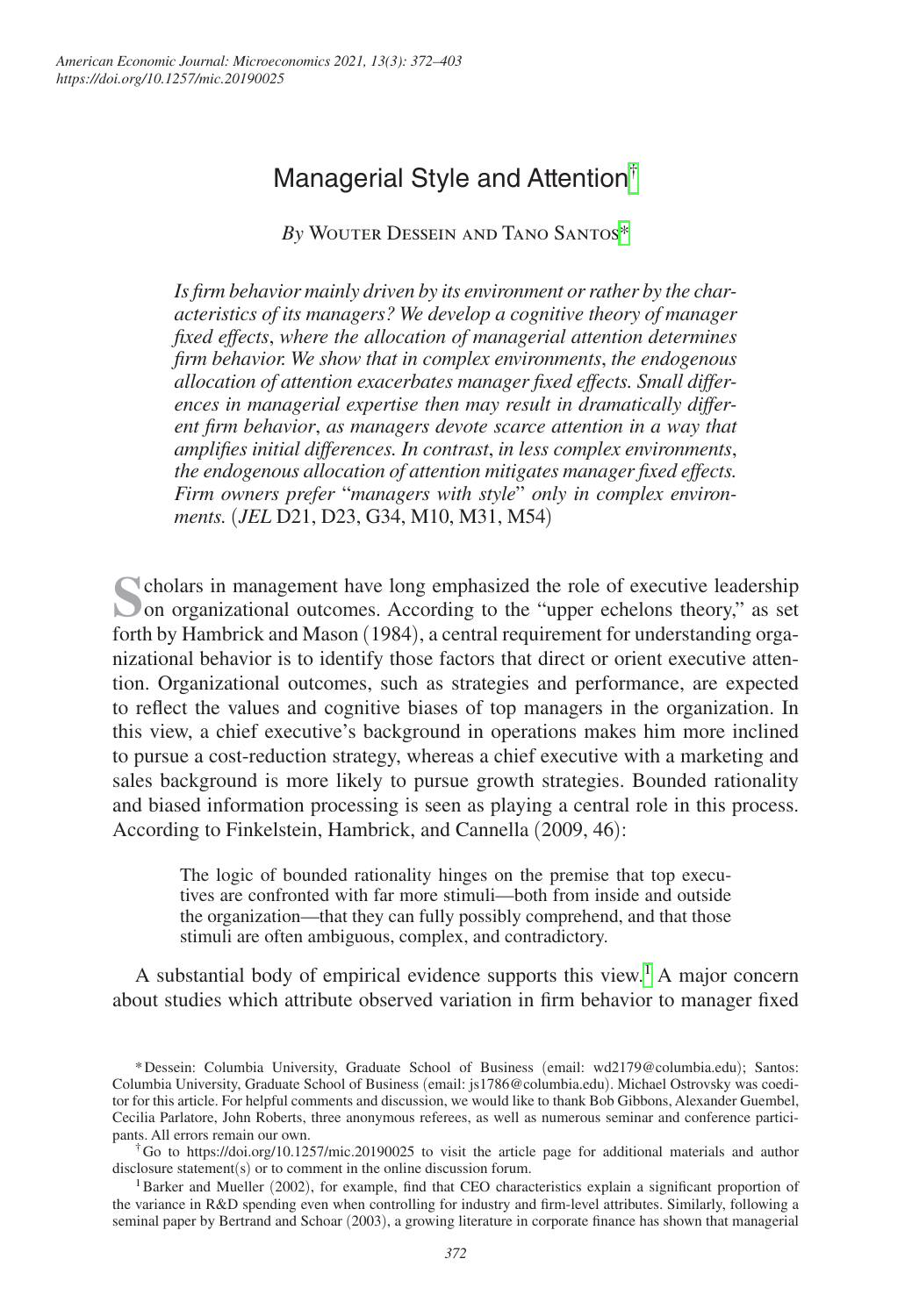effects, however, is that managerial knowledge and expertise are largely endogenous. Managers allocate attention in order to learn about strategic choices. Similarly, boards of directors decide whether or not to hire managers with expertise in certain areas. In addition, it is unclear whether biased information processing and other "human" factors are necessarily at the center of the correlation between manage-rial characteristics and firm behavior, as suggested by the management literature.<sup>[2](#page-1-0)</sup> Unfortunately, the development of theoretical models which study the endogenous expertise of managers, and its correlation with firm behavior, has lagged compared to the growing body of empirical work.

In this paper, we theoretically study to what extent firm behavior is driven by a firm's environment or by the characteristics of its managers. To do so, we develop a cognitive theory of manager fixed effects, where the allocation of managerial attention determines firm behavior. We show how in complex environments the endogenous allocation of attention exacerbates manager fixed effects. Small differences in managerial expertise may then result in very different firm behavior. Moreover, firm owners (e.g., boards) then optimally hire "managers with style"—that is, managers with specialized expertise in one particular task—even when the board has no preference for a particular strategy. As a result, in complex environments, manager fixed effects are predicted to be pervasive, even when managers are endogenously chosen by unbiased boards out of a large pool of potential candidates. In contrast, in less complex environments, the endogenous allocation of attention mitigates manager fixed effects and boards opt for generalists with a "broad field of vision." We refer to environment A as being more complex than environment B if more managerial expertise or attention is required to reduce uncertainty in environment A.

In our model, a manager selectively allocates attention in order to learn about two (nonexclusive) strategic choices. Each strategic choice concerns a different task or function. For example, the two tasks may be operations and marketing, and the manager may want to learn about opportunities to reduce unit costs and grow revenues. In order to understand firm behavior, it is then important to understand how the manager allocates her attention. The role of the manager is three-fold. First, she must learn about the nature of two task-specific shocks, which inform the optimal choices pertaining to those tasks. How well she observes a particular shock depends both on her expertise (which may differ across tasks) and how much attention she devotes to each task. In our framework, expertise and attention are substitutes in the learning process, not complements, which allows for a clean interpretation of our results. Second, the manager makes a strategic choice for each task. Finally, she communicates the firm's strategy (the two strategic choices) to the remainder of the organization, which needs to implement the chosen strategy. We study whether it is optimal for the manager to allocate more attention to certain tasks and how this

characteristics are strongly correlated with a variety of corporate policies, such as mergers and acquisitions, debt levels, and growth versus cost-cutting strategies. See Finkelstein, Hambrick, and Cannella (2009) for a compre-<br>hensive review.

<span id="page-1-0"></span> $A^2$ According to Hambrick (2018, 1782): "The central premise of upper echelons theory is that top executives view their situations—opportunities, threats, alternatives and likelihoods of various outcomes—through their own highly personalized lenses. These individualized construals of strategic situations arise because of executives' experiences, values, personalities and other human factors. Thus, according to the theory, organizations become reflections of their top executives."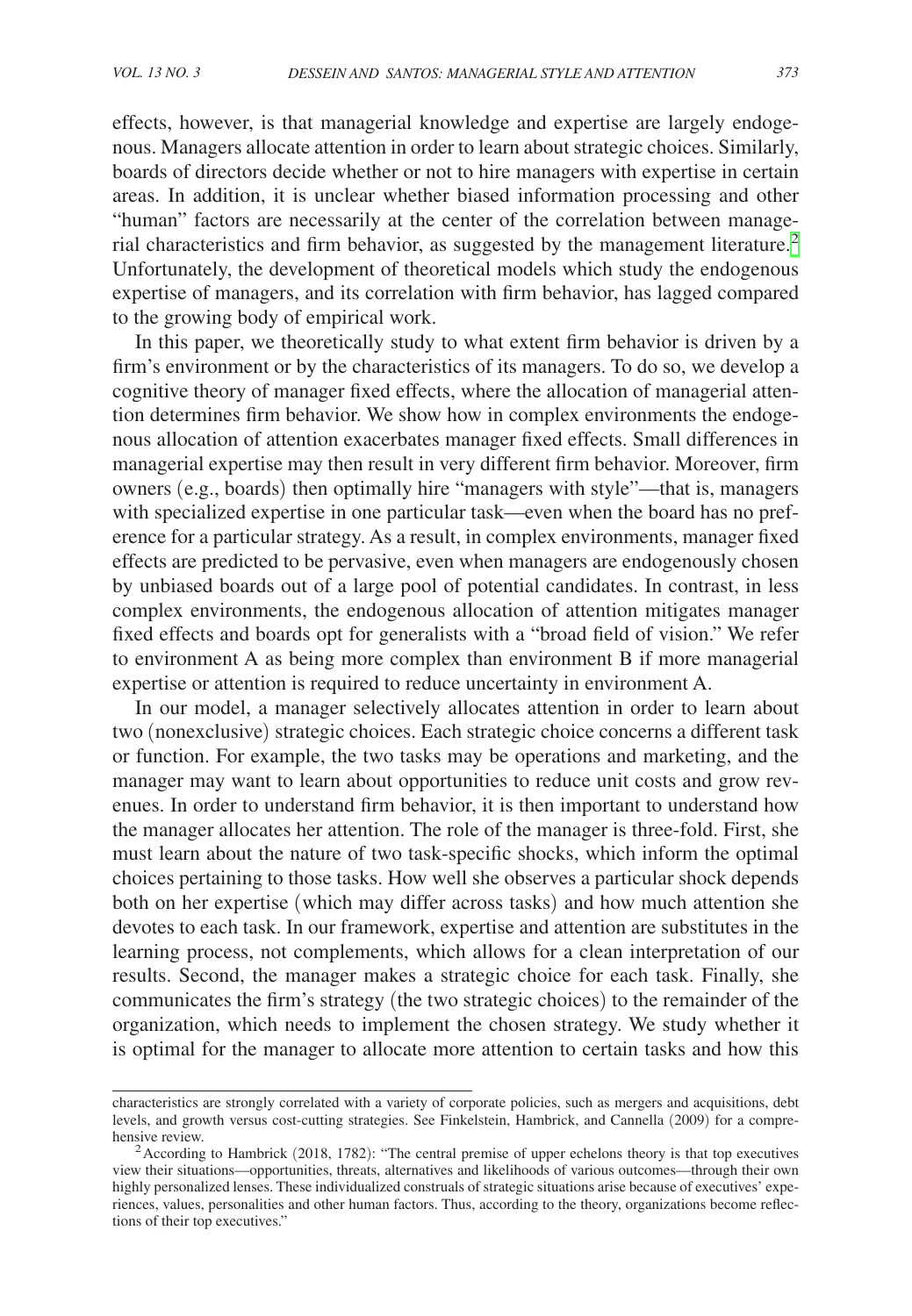allocation is related to her expertise and the strategic choices she ends up making. We refer to *managing with style* as biasing managerial attention to one particular task, and mainly implementing strategies related to that same task.

As a benchmark, we consider the case where the manager only maximizes *external alignment*, that is how adaptive her strategic choices are to the task-specific shocks. A generalist manager who has equal expertise about both tasks then divides her attention evenly, whereas a specialist manager, who has more expertise about one task, compensates by devoting more attention to the task she is less knowledgeable about. Intuitively, additional signals about the same shock are partially substitutes, resulting in decreasing marginal returns to devoting attention to the same task. We refer to this as an "unbiased" allocation of attention.

How effective any given strategic choice is, however, also depends on how well it is executed by the organization, referred to as *internal alignment.* The importance of internal and external alignment has long been emphasized in the management literature and has also been very prominent in the recent organizational economics literature (Alonso, Dessein, and Matouschek 2008; Rantakari 2008, 2013; Bolton, Brunnermeier, and Veldkamp 2013; Van den Steen 2017, 2018). Internal alignment of a strategic choice depends on how well this choice is understood by the organization, which must take complementary actions to ensure effective implementation. As we show, when the need for internal alignment is sufficiently important, the manager optimally *communicates only about the task which faces the largest perceived shock*. In our example above, the manager then communicates either about a strategy for cost-reduction *or* about a strategy for revenue growth. By focusing all communication on one strategic choice, this choice can be very responsive to the corresponding task-specific shock (external alignment) without sacrificing internal alignment, as everyone in the organization has a clear understanding of this choice. Internal alignment on the other task, in contrast, is achieved by selecting a strategy that is largely unresponsive to the relevant shock, and, thus, no communication is needed to achieve coordination as the strategic choice is standard.

When internal alignment is important, the organization thus only adapts to one of the two task-specific shocks. The role for the manager, then, is to identify which task should be adaptive, and communicate a strategy to the organization focused around this task. How should she allocate her scarce attention for this purpose?

Since the manager only communicates to the organization about the task affected by what she perceives to be the largest shock, attention devoted to the other task is largely wasted from an ex post perspective. From an ex ante perspective, however, the manager does not know which shock is largest and should be the focus of the organization. The more expertise she has in one task, however, or the more attention she devotes to a particular task, the more likely it is that she will perceive as largest the shock pertaining to that task. Intuitively, assume that shocks to both marketing and operations are identically distributed but observed with noise. Then a manager, whose information about operations is very noisy, will find it difficult to identify even large shocks to operations. Indeed, her posterior estimate of a shock will typically be close to her prior estimate. In contrast, if her signal about shocks to marketing is precise, she will rarely miss even moderate shocks to marketing: her posterior estimate will typically be close to the realized shock. It follows that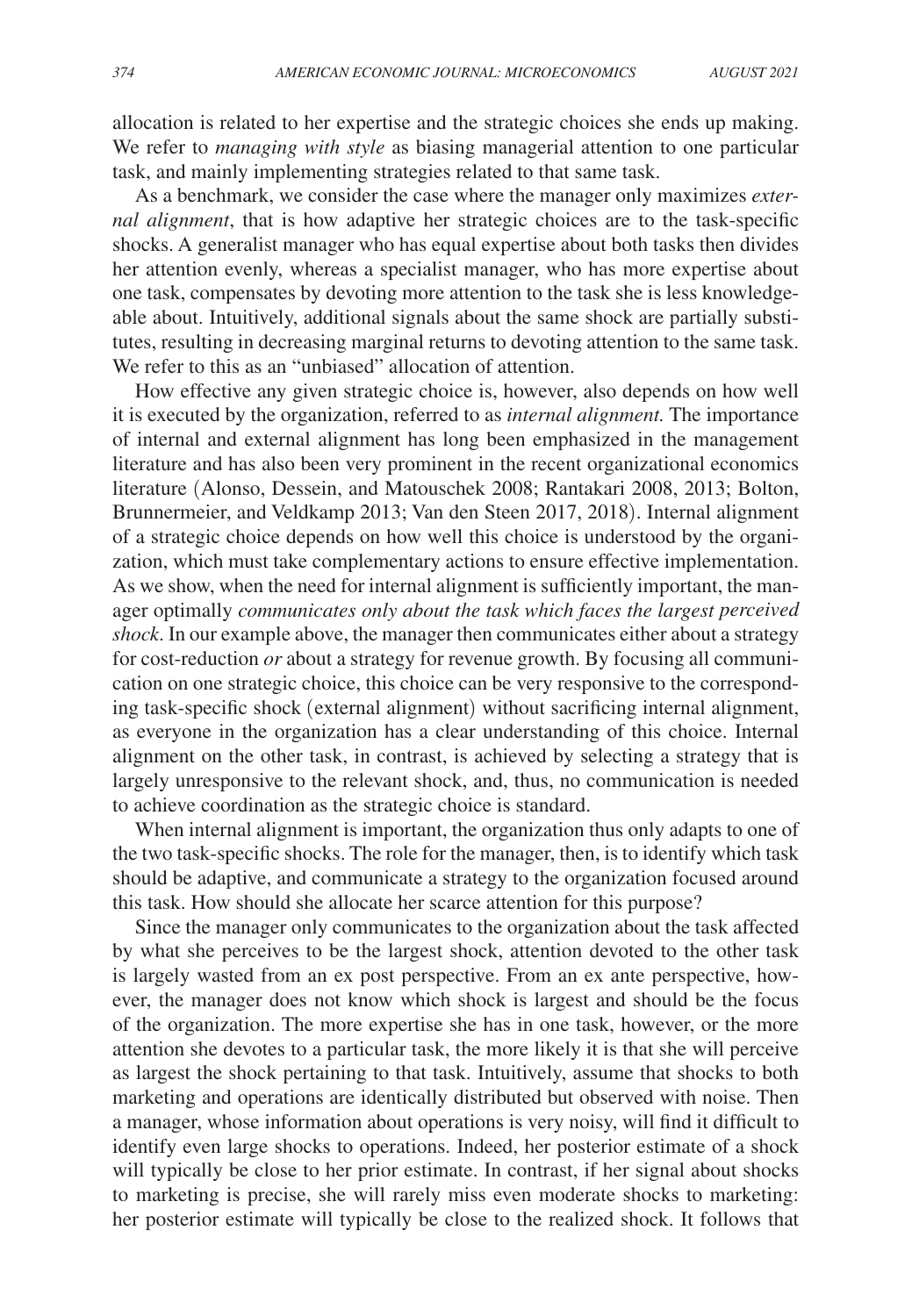a marketing expert or a manager that devotes more attention to marketing than to operations is more likely to perceive larger opportunities for revenue growth than for cost-minimization.

But a marketing expert, anticipating that she is likely to implement a marketing focused strategy, then realizes that any attention devoted to operations is likely to be a waste of time. Therefore, in complex environments and in contrast to our benchmark, marketing experts optimally devote all their attention to the marketing task, making it even more likely that a marketing-focused strategy is implemented. In contrast to our benchmark, the endogenous allocation of attention thus reinforces the initial "manager fixed effect." Small differences in the initial expertise of two managers lead to large differences in organizational behavior, as managers specialize their allocation of attention toward areas in which they have already more expertise.

Interestingly, the same logic applies to a generalist manager who has equal expertise in both tasks. The more such a generalist manager devotes attention to, say, marketing, the more likely she is to perceive marketing shocks to be largest and, hence, the more likely she is to implement marketing-focused strategies. This, in turn, makes it optimal for this manager to devote even more attention to marketing, as information learned about operations is likely to be wasted. Because of this complementarity, and in contrast to our benchmark, a generalist manager optimally focuses her scarce attention on one task in complex environments. Thus, even if marketing and operations are equally important to the organization and have, a priori, the same potential for profit improvement, a manager with equal expertise in both marketing and operations should focus all her attention on one task, say marketing. Ex post, such a manager mainly (but not always) selects and communicates about marketing strategies, and she *appears* to be arbitrarily and inefficiently biased toward marketing. Managers may thus have a large impact on firm behavior in a way that cannot be traced back to observable managerial characteristics. Empirical research on the role of managers may therefore underestimate the impact of managers on firm behavior.

While the endogenous allocation of attention may exacerbate manager fixed effects, this is only the case when attention is scarce and the environment is complex. Indeed, when managerial attention is *not* scarce, it is possible for the manager to learn both task-specific shocks reasonably well. There is then little to be gained from focusing all attention on one task, and the manager risks being blindsided if she neglects the task in which she has less expertise. As in our benchmark, the manager thus optimally allocates attention in a way that reduces or eliminates any differences in task knowledge. Similarly, when the environment is *not* complex, the specific realization of the task-specific shocks (and not managerial attention) largely determines which task the manager communicates about to the organization. Because of decreasing marginal returns, a specialist manager then optimally allocates more attention to the task in which she has less expertise, again mitigating manager fixed effects. In the same vein, more capable managers, that is those with more initial expertise in both tasks, are less likely to "manage with style." Indeed, more capable managers observe the environment with greater precision and it is as if the environment is less complex or uncertain. Finally, we show that "managing with style" is more likely to be optimal when organizational implementation is more important. Intuitively, the more important is coordination and internal alignment, the more the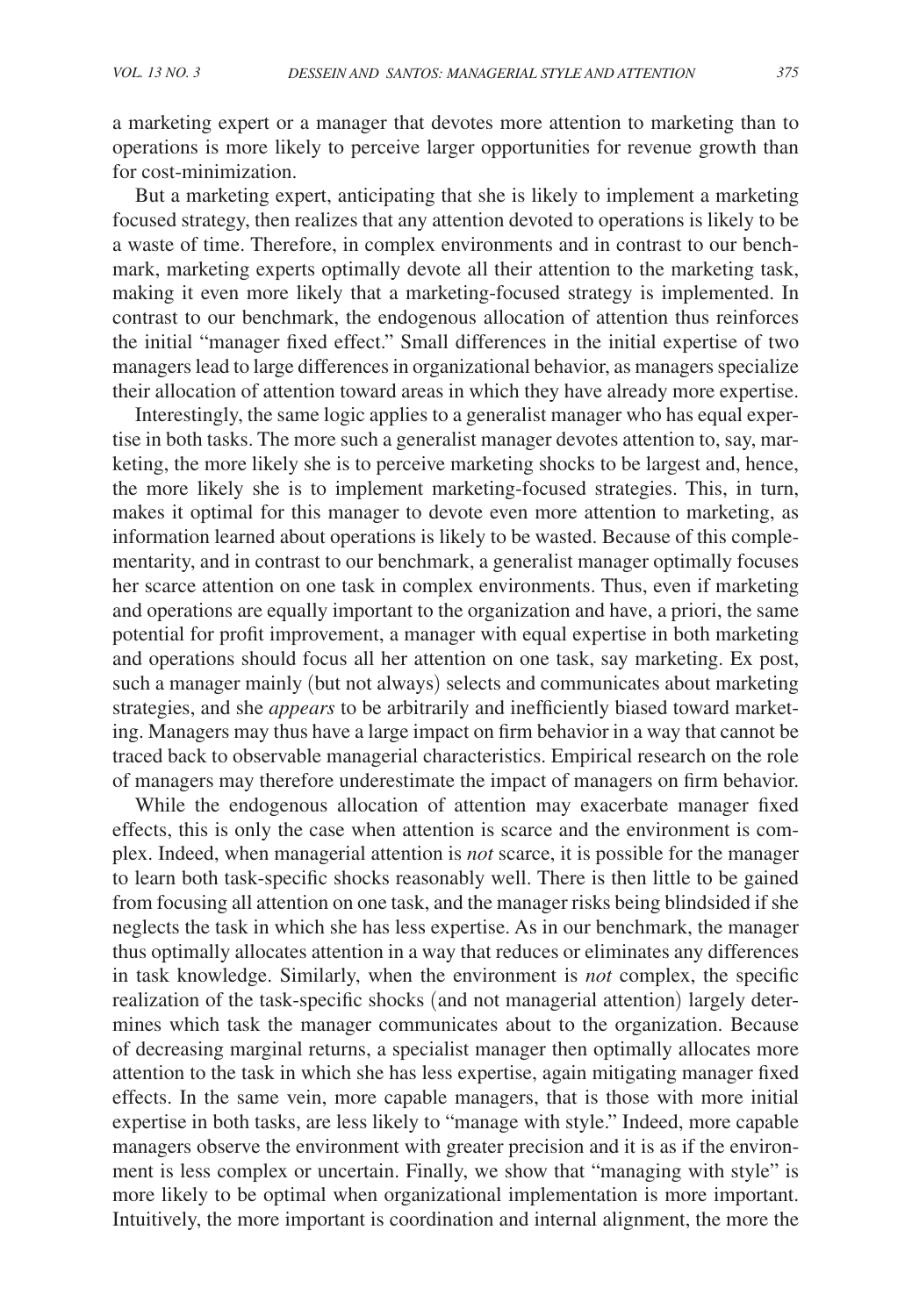manager ignores the shock she perceives to be smaller, and the larger are the benefits of managerial focus. In sum, the extent to which firm behavior and strategic choices reflect managerial characteristics depends on the complexity of the environment and the scarcity of attention, the capability of the manager, and the need for coordinated implementation inside the organization.

While most of our paper assumes that the initial expertise of managers is exogenous, we also study what happens when managers are endogenously chosen, for example, by a board of directors. We show that keeping total expertise fixed, specialist managers are preferred over generalists when managing with style is optimal. Our model thus predicts generalist managers to be more prevalent in less complex environments (e.g., slow-moving or mature industries). In contrast, managers with style are more likely to be optimal in more complex environments (e.g., in conditions faced by many start-up firms and technology companies).

*Related Literature*.—Following the Carnegie School (March, Simon, and Guetzkow 1958; Cyert and March 1963), a large management literature has studied limits to human cognition in order to explain organizational behavior. In particular, the Upper Echelons Theory of Hambrick and Mason (1984) focuses on the biased and subjective processing of complex, ambiguous information by managers; these biases are informed by the background and values of managers.<sup>[3](#page-4-0)</sup> Instead, the present paper focuses on how managers optimally allocate scarce attention among alternative sources of information. A point of similarity is that backgrounds may matter. If the manager has some previous expertise in a particular area she is more likely to pursue strategies that emphasize those areas of expertise. Unlike the Upper Echelons Theory though, we show that this is only true if the environment is sufficiently complex. Moreover, in our framework, managers matter even when the manager has no specific background in any particular area.

In the economics literature a number of papers, such as Geanakoplos and Milgrom (1991), do study the optimal allocation of attention in organizations, but almost all are focused on how hierarchies or delegation of decision-making authority can alleviate information-processing constraints or costs.[4](#page-4-1) An exception are a series of recent papers that study the optimal allocation of attention in networks, such as Galeotti and Goyal (2010); Akerlof and Holden (2016); Dessein, Galeotti, and Santos (2016); and Herskovic and Ramos (2020). A common finding in those papers is that, even when all agents in the network are ex ante identical, attention tends to be concentrated on a select few of them. Another exception is Van den Steen (2018), who studies a strategy formulation game in which a strategist chooses which decision to investigate—among a set of interrelated decisions and then communicates her preferred action to a group of agents in charge of implementing those decisions. Unlike in our model, there is no trade-off between investigating several decisions versus learning more about one decision, and the strategist is never blindsided—she always communicates about the decision she

<span id="page-4-1"></span>

<span id="page-4-0"></span><sup>&</sup>lt;sup>3</sup>See also Ocasio (1997) and the recent survey by Hambrick (2018).  $4$ See Garicano and Prat (2013) and Garicano and Van Zandt (2012) for overviews of the literature.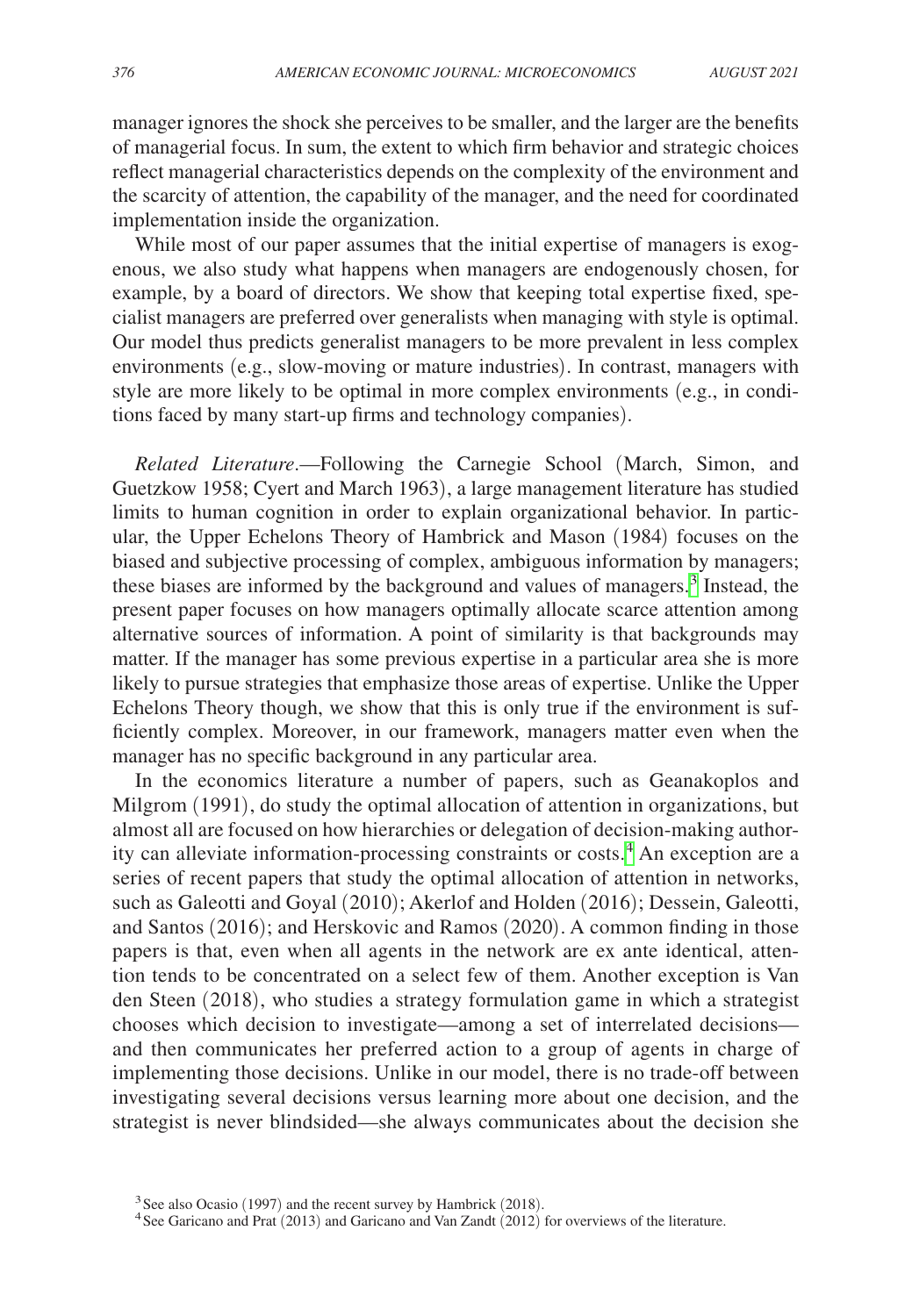investigates.[5](#page-5-0) In the empirical literature, Bandiera et al. (2017) and Bandiera et al. (2020) employ time use surveys to measure how CEOs allocate their attention. Their main focus, however, is on the time CEOs spend on activities with large private benefit (such as meeting with outsiders) as opposed to activities that mainly improve firm performance (such as meeting with insiders). Finally, our paper contributes to the literature on narrow business strategies and vision (Rotemberg and Saloner 1994, 2000) and organizational focus (Dessein, Galeotti, and Santos 2016) by endogenizing to what extent selected business strategies are contingent on the organizational environment as opposed to managerial characteristics. The result that Boards will pick biased managers even if they themselves are unbiased is also reminiscent of Van den Steen (2005), who shows that firms may optimally hire managers with strong beliefs.<sup>[6](#page-5-1)</sup>

# **I. The Model**

# A. *The Production Process*

We posit a team-theoretic model in which there are two tasks  $i \in \{1,2\}$ , say marketing and operations, one manager, and an organization consisting of a continuum of employees  $j \in [0,1]$ . Profits of the organization depend on (i) *external alignment*, that is, how well is each task *i* adapted to an independently normally distributed task-specific shock  $\theta_i \sim N(0, \sigma_{\theta}^2)$ , and (ii) *internal alignment*, that is, how well are the two tasks implemented by the organization. Specifically, the manager selects for each task  $i$  a strategic choice  $a_{Mi}$ , which must match as well as possible the task specific shock  $\theta_i$ . In turn, each employee *j* must choose complementary actions  $a_{j1}$  and  $a_{j2}$  to match as well as possible the strategic choices selected by the manager. The realized payoffs are given by

(1) 
$$
\pi \equiv \sum_{i \in \{1,2\}} \Big[ h(\theta_i) - (a_{Mi} - \theta_i)^2 - \beta \int_0^1 (a_{Mi} - a_{ji})^2 \, dj \Big],
$$

where  $\beta$  captures the relative importance of internal alignment.<sup>[7](#page-5-2)</sup> We refer to  $\mathbf{a}_M = (a_{M1}, a_{M2})$  as the strategic choices or strategies for short and to  $\mathbf{a}_i = (a_{i1}, a_{i2})$  as the implementation of those strategies by agent *j*.

<span id="page-5-0"></span><sup>5</sup>Hence, strategic choices are purely a function of managerial characteristics: ceteris paribus, the strategist investigates and communicates about the decision about which she expects to receive the most informative signal (that is, the one she has more expertise in). In contrast, our model endogenizes to what extent strategic choices reflect managerial characteristics as opposed to the realization of environmental shocks.

<span id="page-5-1"></span> $6$ There is of course a vast literature on attention allocation that is delinked from organizational considerations. For instance, a recent literature studies the joint problem of the allocation of attention and portfolio choice (see Van<br>Nieuwerburgh and Veldkamp 2010 and Kacperczyk, Van Nieuwerburgh, and Veldkamp 2016).

<span id="page-5-2"></span>The payoff function (1) is similar to the payoff functions considered in a series of organizational economics papers focused on coordination issues in organizations, such as Dessein and Santos (2006); Alonso, Dessein, and Matouschek (2008, 2015); Rantakari (2008, 2013); Bolton, Brunnermeier, and Veldkamp (2013); Calvó-Armengol, de Martí, and Prat (2015); and Dessein, Galeotti, and Santos (2016), among others. All these papers including this one view the trade-off between external and internal alignment (or adaptation and coordination) as the central trade-off in organizations.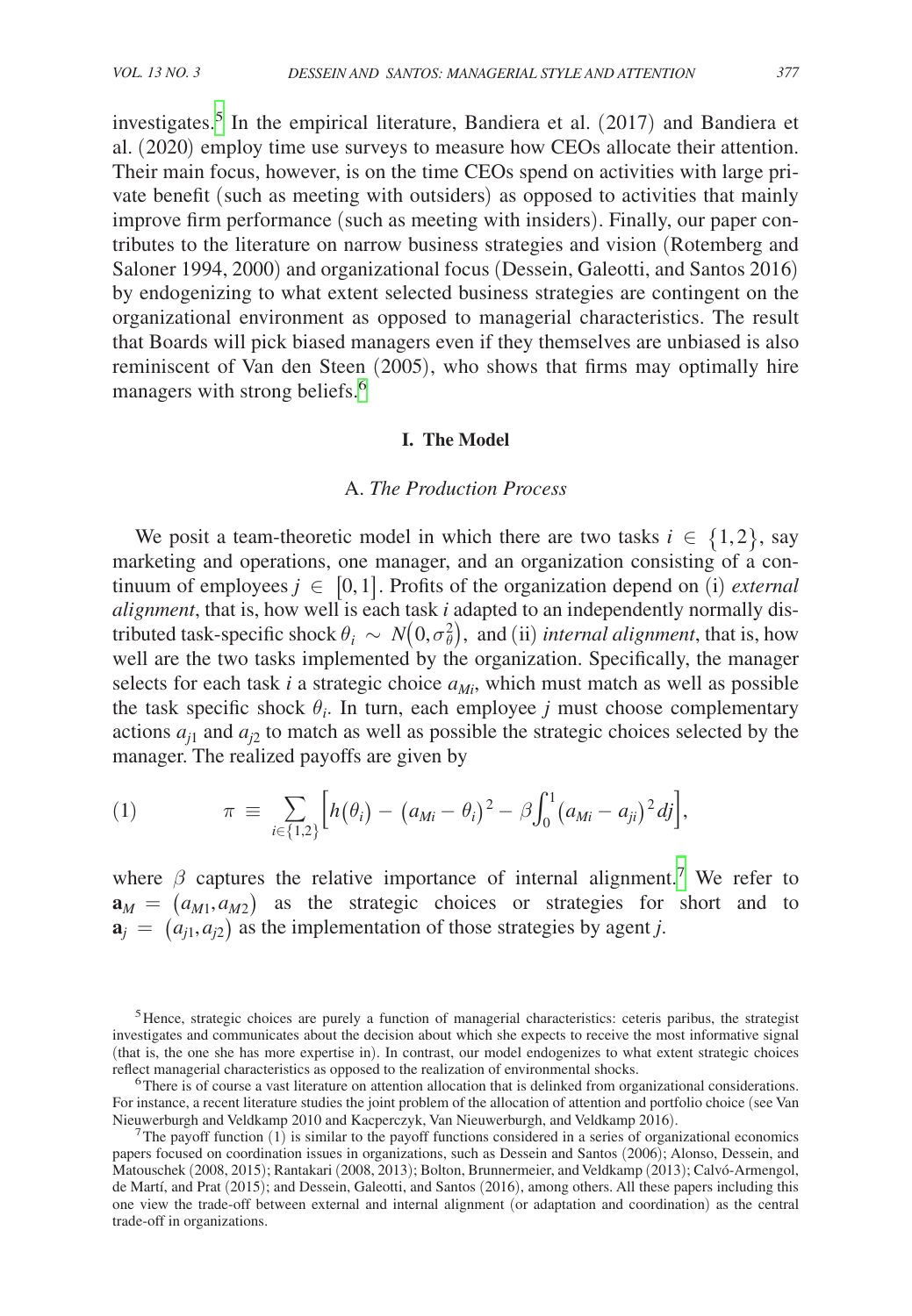Only the manager can learn about  $\theta_1$  and  $\theta_2$ , but she can communicate her strategic choices to the organization. Specifically, we assume that the manager first devotes attention to tasks 1 and 2 in order to learn about  $\theta_1$  and  $\theta_2$ , then the manager chooses her strategy  $\mathbf{a}_M = (a_{M1}, a_{M2})$  and communicates those choices to the organization and, finally, the employees  $j \in [0,1]$  implement those strategies by choosing complementary actions  $a_{i1}$  and  $a_{i2}$ . Without loss of generality, we will assume that  $h(\theta_i) \equiv \theta_i^2$  so that profits  $\pi$  are normalized to 0 whenever  $\mathbf{a}_M = \mathbf{a}_j = (0,0)$  for all  $j \in [0,1]$ .<sup>[8](#page-6-0)</sup> Adapting to  $\theta_i$  can then be interpreted as an opportunity to improve performance in task *i*.

We will describe in more detail the learning process and communication technology below. At this point, we want to note that whenever communication is imperfect, there is a trade-off between external and internal alignment. By selecting strategic choices that are responsive to the task-specific shocks  $\theta_i$ , the manager sacrifices some internal alignment, as not all employees may understand her strategy. In contrast, perfect internal alignment can always be achieved by selecting the standard strategic choice  $a_{Mi} = 0$ . As we will show, in the absence of any communication or when communication fails—employees optimally choose actions that are complementary to the standard strategy  $a_{Mi} = 0$ .

## B. *Communication and Implementation inside the Organization*

In order to ensure effective implementation, the manager needs to communicate her strategic choices to employees so they can take the appropriate complementary actions. Communication though is imperfect. The more attention devoted to a strategic choice, the more likely an employee understands how to implement it. Formally, we model communication as a Poisson process with a hazard rate  $\mu$  and the stochastic event corresponding to the employee "understanding" a particular strategic choice. Specifically, let  $r_i \geq 0$  be the amount of time devoted to process information related to strategic choice *i*, then an employee understands strategic choice *i* with probability

$$
p_i = 1 - e^{-\mu r_i},
$$

which is independent across agents. Given this, employee *j*'s choices are given<br>by<br> $a_{ji} = \begin{cases} a_{Mi} & \text{with probability } p_i \\ 0 & \text{with probability } 1 - p_i. \end{cases}$ by

$$
a_{ji} = \begin{cases} a_{Mi} & \text{with probability } p_i \\ 0 & \text{with probability } 1 - p_i. \end{cases}
$$

Thus, with probability  $p_i$ , worker *j* understands  $a_{Mi}$  and sets the complementary action equal to this choice; and with probability  $1 - p_i$ , the worker simply does not, and sets the complementary action equal to the the mean value of the shock  $\theta_i$ , which

<span id="page-6-0"></span><sup>&</sup>lt;sup>8</sup>Indeed, neither the optimal choices for  $\mathbf{a}_M$  and  $\mathbf{a}_j$ , nor the optimal allocation of attention are affected by the functional form of  $h(\theta_i)$ .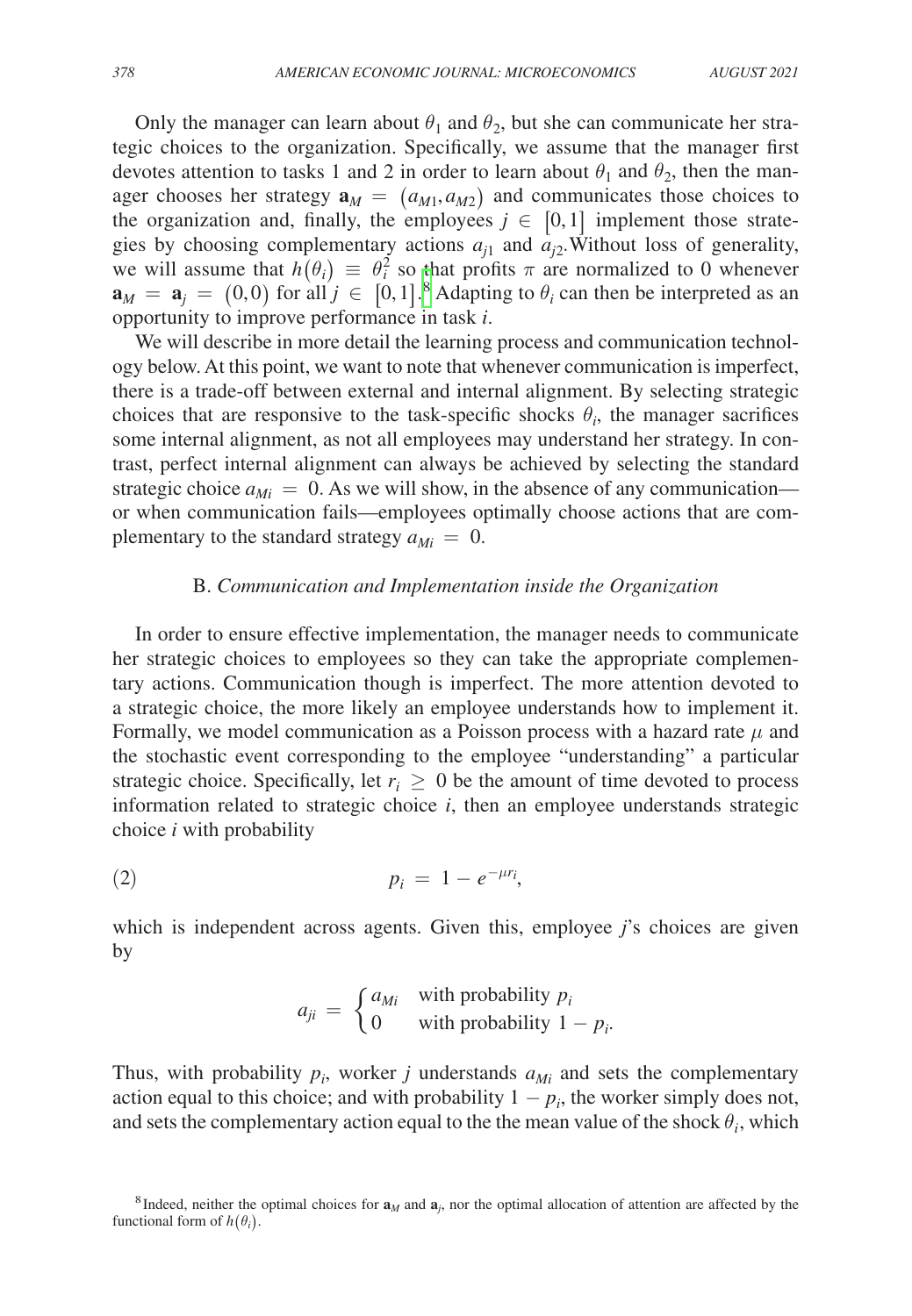is 0. The manager controls the allocation of attention by workers  $r_i$  subject to an organizational attention constraint

$$
(3) \t\t\t\t r_1+r_2 \leq r \t\t with \t\t r > 0.
$$

Alternatively,  $r_i$  can be interpreted as the time the manager devotes to communicate about strategic choice  $a_{Mi}$ . It will be useful to rewrite communication constraint (3) as follows:

$$
(4) \qquad (1-p_1)(1-p_2) \geq 1-p,
$$

where  $p \equiv 1 - e^{-\mu r}$  denotes the probability of understanding  $a_{Mi}$  when an employee's attention is fully dedicated to task *i*.

## C. *Allocation of Attention and Learning by the Manager*

Consider now the learning process of the manager. We assume that the manager observes an *endogenous* signal  $s_i$  about each shock  $\theta_i$  whose informativeness depends on the *managerial attention ti* devoted to task *i*. In addition, the manager observes an *exogenous* signal  $S_i$  about  $\theta_i$ . How informative  $S_i$  is depends on her *managerial expertise*  $T_i$  in task  $i$ <sup>[9](#page-7-0)</sup>. In the remainder of the paper, we will assume that  $F(\theta_i|S_i,s_i)$ , the manager's posterior about  $\theta_i$  is normally distributed with mean estimate  $\hat{\theta}_i = E[\theta_i | s_i, S_i]$  and variance:

(5) 
$$
RV(\theta_i|t_i,T_i) \equiv \sigma_{\theta}^2 - q_i \sigma_{\theta}^2 \quad \text{where} \quad q_i \equiv q(T_i+t_i) = 1 - e^{-\lambda (T_i+t_i)}.
$$

Hence, the mean-squared error or residual variance  $RV(\theta_i | t_i, T_i)$  decreases at a logarithmic rate as a function of both attention  $t_i$  and expertise  $T_i$ , where  $t_i$  and  $T_i$ are substitutes in the learning process (see [Figure 1](#page-8-0)). Online Appendix A provides microfoundations for (5). As was the case for organizational attention  $(r_1, r_2)$ , managerial attention is also scarce in that

$$
(6) \t t_1+t_2 \leq 2\tau.
$$

We denote by  $\Upsilon$  the set of feasible allocations of attention:  $\Upsilon = \{(t_1, t_2) : t_1 + t_2\}$  $\leq 2\tau$ . Our main propositions will deal with the optimal allocation of managerial attention  $(t_1, t_2)$ .

*Discussion of Managerial Learning Technology*.—In (5), the parameter  $\lambda$  characterizes the speed of learning and, hence,  $1/\lambda$  the *complexity* of the environment. A large  $\lambda$ , for instance, is consistent with situations in which ex post uncertainty is small as, say, the market in which the organization operates is mature and strategic choices are well understood. Instead a small  $\lambda$  is associated with environments with

<span id="page-7-0"></span><sup>9</sup>An alternative interpretation of  $T_i$  is as a sufficient statistic for organizational characteristics that facilitate learning in particular dimensions.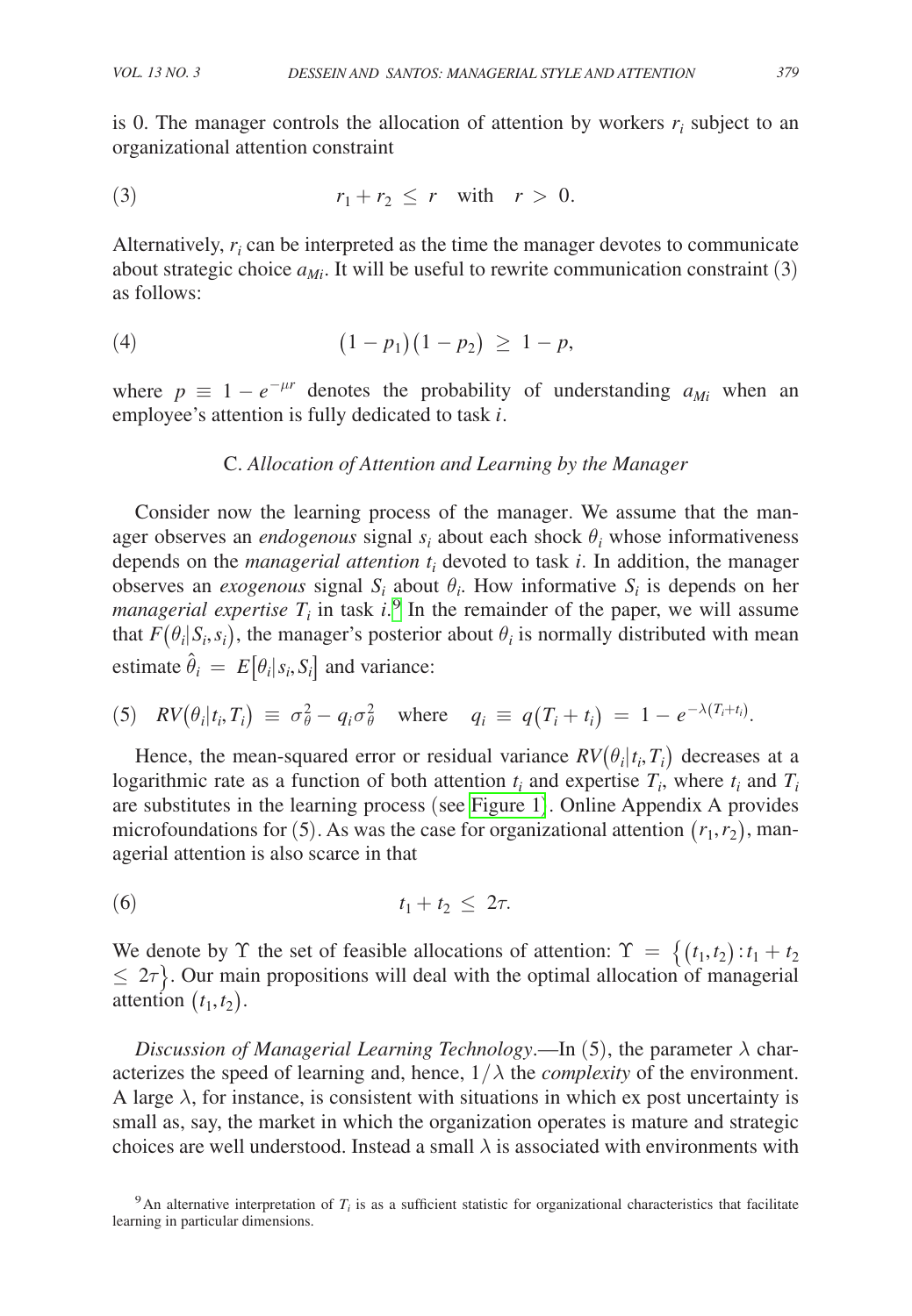<span id="page-8-0"></span>

Figure 1. Managerial Learning Technology

*Note:*  $q(T_i + t_i) = 1 - e^{-\lambda (T_i + t_i)}$ , which determines the residual variance  $RV(\theta_i | t_i, T_i) = \sigma_{\theta}^2 - q(T_i + t_i)\sigma_{\theta}^2$ .

large ex post uncertainty, perhaps because the organization is operating in a new industry or in a period characterized by a lot of turbulence. We refer to  $\lambda T_i$  as the manager's *effective expertise*, a combination of his managerial expertise  $T_i$  and the complexity of the environment  $1/\lambda$ . What determines the precision of the information on the task specific shock, (5), is the combination of the effective expertise, which is exogenous, and the *effective attention*,  $\lambda t_i$ , which depends on the endogenous allocation of attention. In sum, attention, expertise, and the complexity of the environment combine in  $\lambda(T_i + t_i)$  to determine the precision of the manager's information about  $\theta_i$ .

If  $T_1 > T_2$ , then we speak of a manager who is specialized or is an expert in task 1, whereas we refer to a manager for whom  $T_1 = T_2$  as a generalist. Conceptually, we think of a manager specialized in task *i* as having access to more precise information about the shock pertaining to task *i* than a generalist or a specialist in task  $j \neq i$ , even before the attention decision is made. However, from the formulation of our learning technology (5), a nonspecialist manager can compensate for her lack in expertise in a specific task by devoting more attention to it. For example, she can consult experts, do extensive research, or simply devote more time to analyze her options in that particular task as she cannot rely on past experience or knowledge. Thus, in our model, expertise and attention are substitutes—a decrease in expertise can be compensated by a corresponding increase in attention.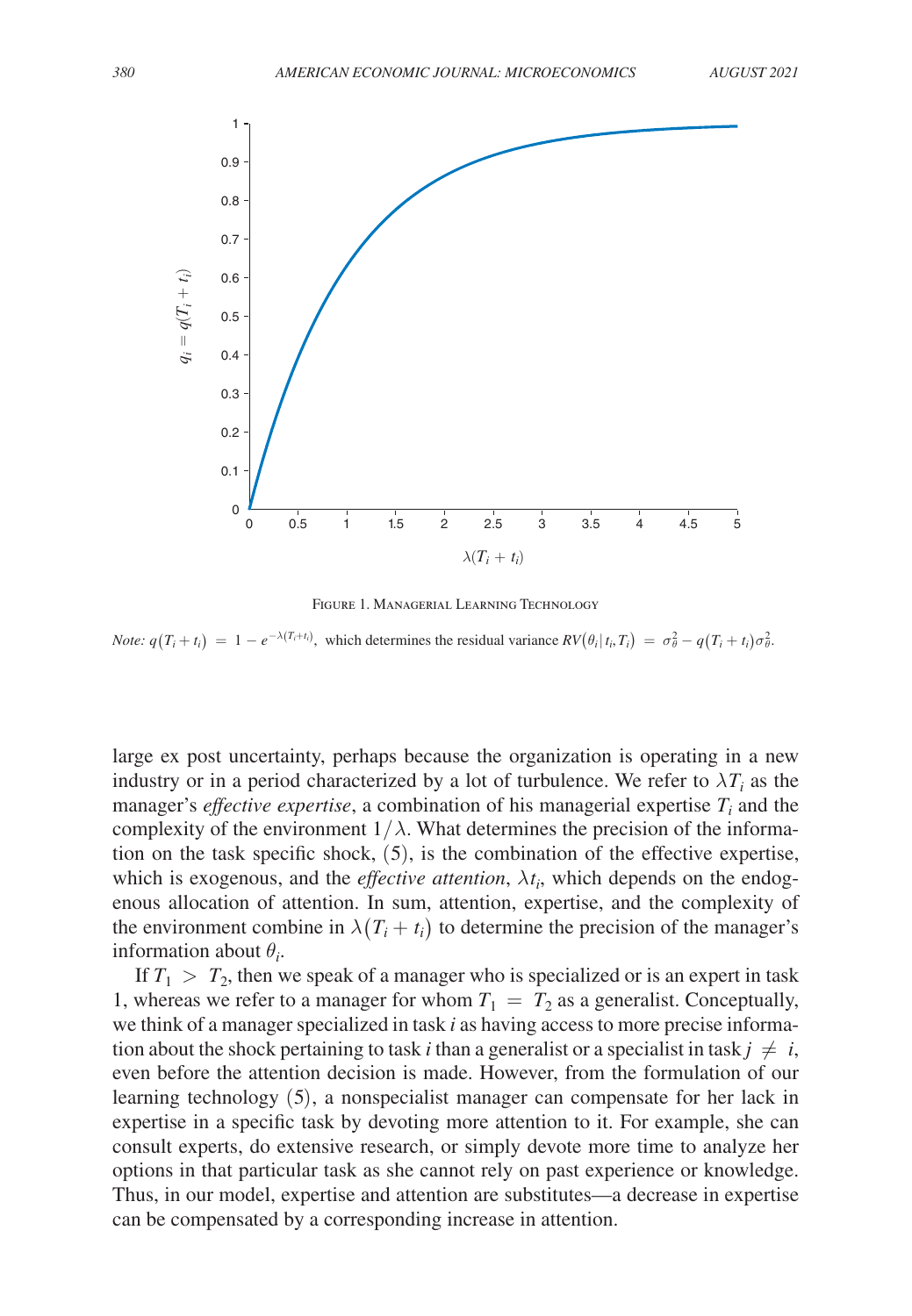Our assumption that expertise and attention are substitutes is "conservative" from a modeling perspective. Indeed, a central result in this paper is that experts often devote more attention to tasks in which they have superior expertise. By ruling out that expertise and attention are complements in the learning technology, we ensure that our main results are not driven by assumptions regarding the learning technology.

# D. *Timing*

Figure 2 illustrates the timing of our model, flow of information, and actions taken by both management and employees. The timing in our model is as follows:

- (i) The manager allocates attention  $t_i \in [0, 2\tau]$  to each task  $i = 1, 2$  to learn about  $(\theta_1, \theta_2)$ , with  $t_1 + t_2 \leq 2\tau$ .
- (ii) The manager observes signals  $S_i$  and  $s_i$  about  $\theta_i$  for  $i = 1, 2$  and selects strategic choices  $(a_{M1}, a_{M2})$ . Employees do not observe any signals.<sup>10</sup>
- (iii) The manager chooses the probabilities  $p_1$  and  $p_2$  with which employees will understand her strategic choices  $a_{M1}$  and  $a_{M2}$  with  $(1-p_1)(1-p_2) \geq (1-p)$ .
- (iv) Having learned about management choices, employees select their complementary actions,  $a_{ji}$  for  $j \in [0, 1]$  and  $i = 1, 2$ .

# E. *Benchmark: Attention and External Alignment*

As a benchmark, consider the case where the manager only maximizes *external alignment*

$$
\sum_{i\in\{1,2\}} E\big[h\big(\theta_i\big)-\big(a_{Mi}-\theta_i\big)^2\big].
$$

One interpretation of this benchmark is that there is no need for implementation  $(\beta = 0$  in the pay-off function (1)). A second interpretation is that while there is a need for implementation, there are no communication frictions and the manager can perfectly communicate her strategic choices to employees. Given signals  $(s_1, S_1, s_2, S_2)$  the manager then optimally sets  $(a_{M1}, a_{M2}) = (\hat{\theta}_1, \hat{\theta}_2)$  and allocates attention in order to minimize

$$
\sum_{i\in\{1,2\}} E\Big[\big(\hat{\theta}_i-\theta_i\big)^2\big|\,t_i,T_i\Big] \;=\; \sum_{i\in\{1,2\}} RV\big(\theta_i\,\big|\,t_i,T_i\big).
$$

<span id="page-9-0"></span><sup>10</sup> In personal communication, Bob Gibbons has expressed to us that a more appropriate definition of strategy in the present framework would be the vector  $(t, a_M, p)$ . Strategies then would be described as a combination of attention allocation by managers, managerial choices, and communication protocols inside the organization.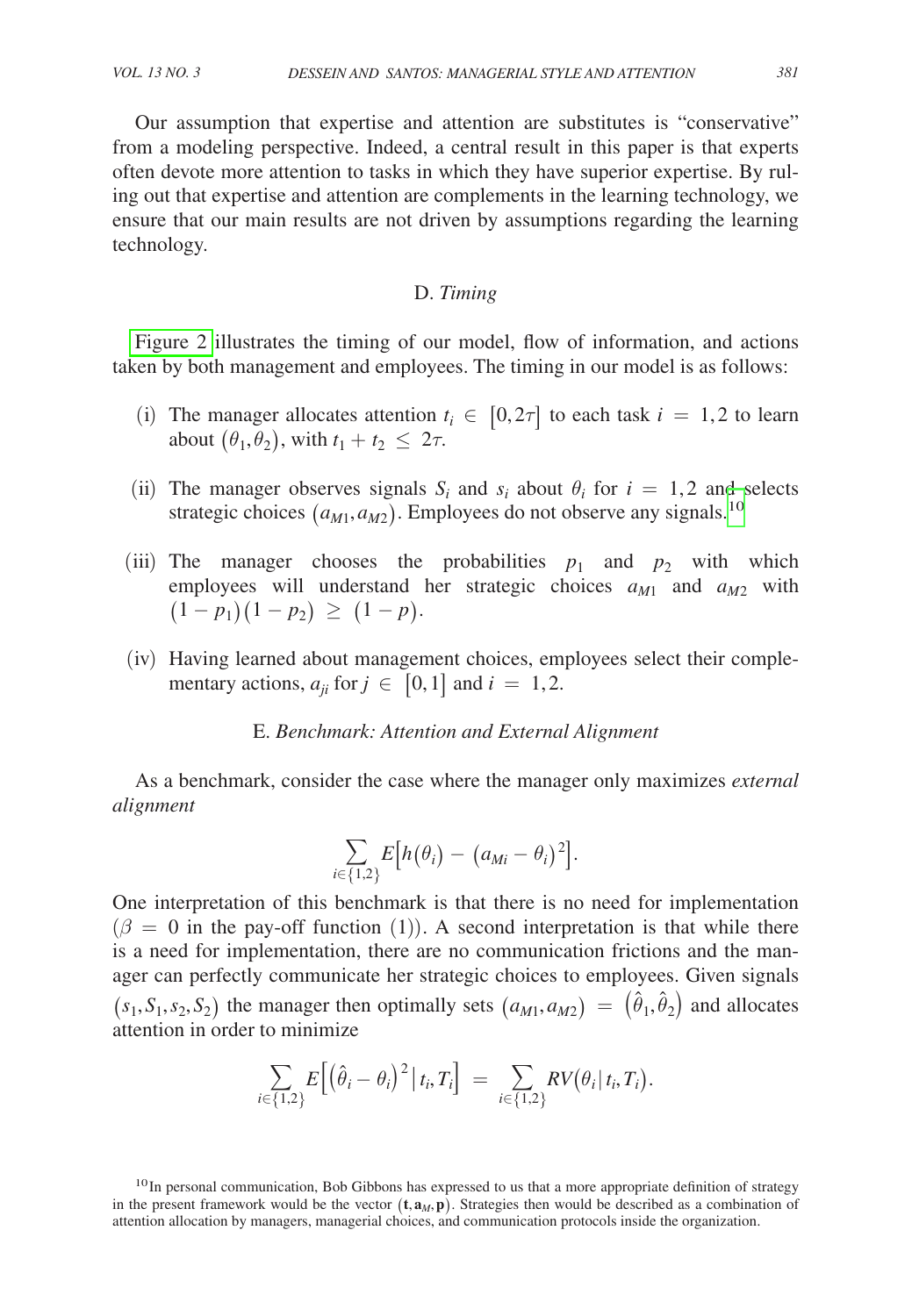<span id="page-10-0"></span>

FIGURE 2. A GRAPHICAL REPRESENTATION OF THE MODEL

Given learning technology (5), the marginal returns to devoting attention to task *i* are given by

$$
\frac{\partial (-RV(\theta_i|t_i,T_i))}{\partial t_i} = \lambda (1-q_i)\sigma_{\theta}^2,
$$

where  $q_i = q(t_i + T_i)$  is increasing in both  $t_i$  and  $T_i$ . It follows that when  $t_1 > t_2$ , the marginal returns to devoting attention to task 2 are higher than to task 1 provided the manager is a generalist  $(T_1 = T_2)$ . Similarly, the marginal returns to devoting attention to any given task  $i$  are decreasing in the manager's expertise  $T_i$  in that task.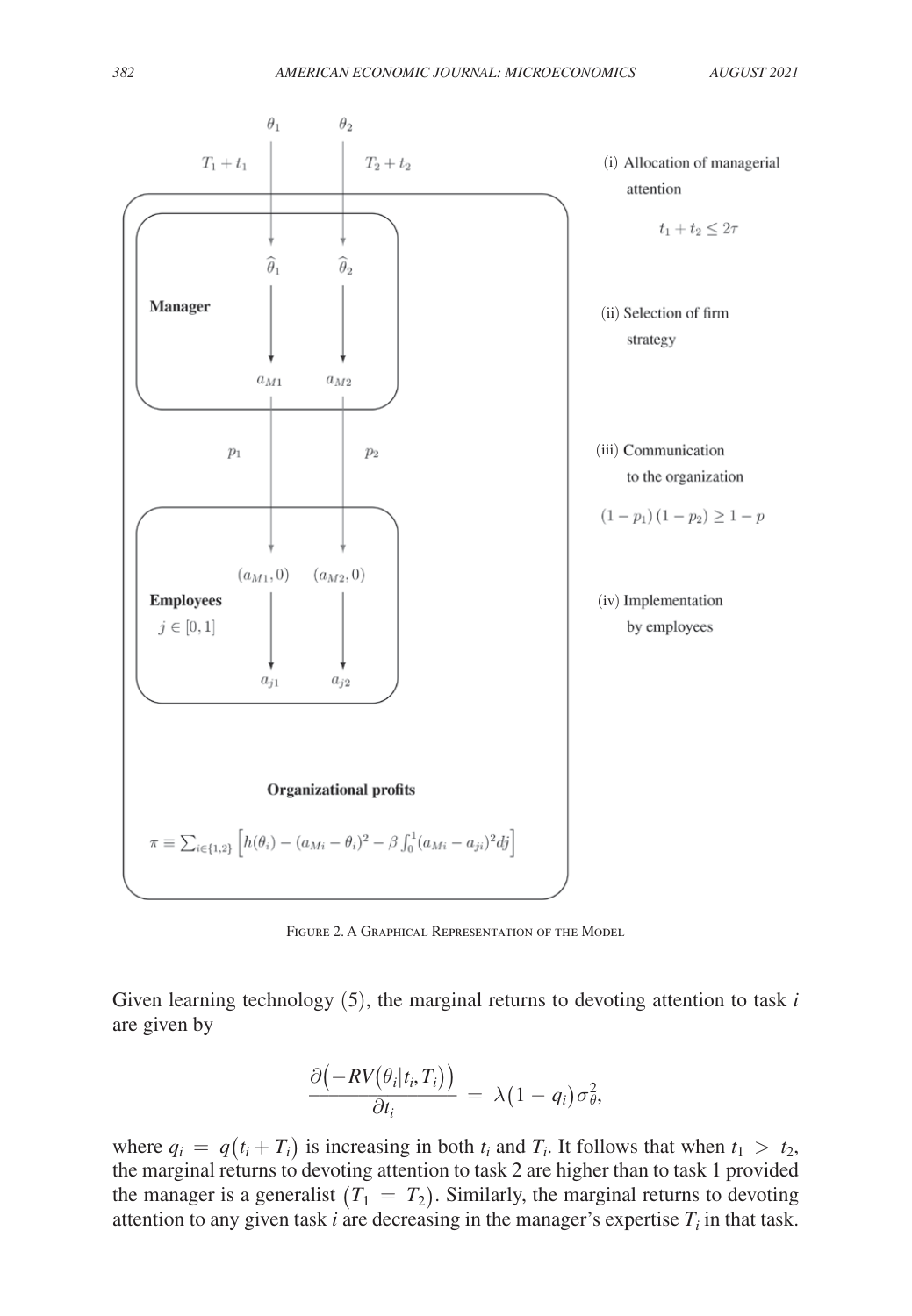Intuitively, our learning technology features decreasing marginal returns to attention and, by assumption, attention and expertise are substitutes.<sup>11</sup> The following result thus obtains.

PROPOSITION 1: *The allocation of managerial attention*  $\mathbf{t} = (t_1, t_2)$ *, which maximizes external alignment*  $(\beta = 0)$  *is given by*  $(i)$   $t_1 = t_2 = \tau$  *if the manager is a generalist*  $(T_1 = T_2)$  *and* (*ii*)  $0 \le t_1 < t_2 \le 2\tau$  *if the manager has more expertise in task*  $1$  ( $T_1 > T_2$ ).

# F. *A Preview of the Results*

We graphically illustrate our main results and contrast them with the benchmark in Section IE. Consider [Figure 3](#page-12-0) below, panels A and B, which show managerial attention choices when  $p = 0.75$  and  $\beta = 5$ . There we represent managers in the space  $(\lambda(T_1 + t_1), \lambda(T_2 + t_2))$ . The allocation of attention can be visualized as arrows going from a point in the plane  $(\lambda T_1, \lambda T_2)$ , which is the manager's initial expertise, to another point  $(\lambda(T_1 + t_1), \lambda(T_2 + t_2))$ , her final expertise profile once the manager decides on a particular allocation of attention. The complexity of the environment, as summarized by  $\lambda$ , plays a critical role in what follows. The line going through points *A* and *B* in both panels corresponds to a manager with a given profile  $(T_1, T_2)$  under environments of different complexity. Point *A* corresponds to a complex environment (low  $\lambda$ ) and *B* to a less complex environment (high  $\lambda$ ). We refer to *managing with style* as either a situation in which a specialist manager (say with  $T_1 > T_2$  devotes all her attention to the task in which she has more expertise, or a situation in which a generalist manager (for whom  $T_1 = T_2$ ) arbitrarily biases her attention to one particular task. Note that in our benchmark above, managing with style is always suboptimal.

Consider first the case of the specialist manager with  $T_1 > T_2$  operating in a complex environment (point *A*) and assume that the amount of endogenous attention to be allocated,  $t_1 + t_2 = 2\tau$ , is not too large. Proposition 4 shows that in this case, the manager optimally "manages with style." She allocates her attention so as to reinforce her expertise in task 1 and the manager's precision of information in task 1 and 2 is given by  $\lambda(T_1 + 2\tau)$  and  $\lambda T_2$ , respectively. The organization is then disproportionately responsive to shocks regarding task 1. In fact, the manager then often only communicates to the organization about task 1. Similarly, a manager with  $T_2 > T_1$  operating in a complex environment (point *A'*) optimally devotes all her attention to task 2 and mainly communicates to the organization about task 2.

It follows that in complex environments, two identical organizations led by managers with different expertise  $(A \text{ versus } A')$  tend to respond very differently in response to identical shocks. In other words, firm behavior is largely driven by initial differences in expertise between managers, which are amplified by the

<span id="page-11-0"></span><sup>&</sup>lt;sup>11</sup> Obviously, in practice there may exist settings in which there are increasing marginal returns to attention (at least for some parameter ranges) or technological complementarities between attention and expertise. As noted above, our assumptions regarding the learning technology should not be regarded as a positive statement but rather as a modeling device to highlight the organizational trade-offs that lead to "managing with style" even in the presence of technological drivers that push against this possibility.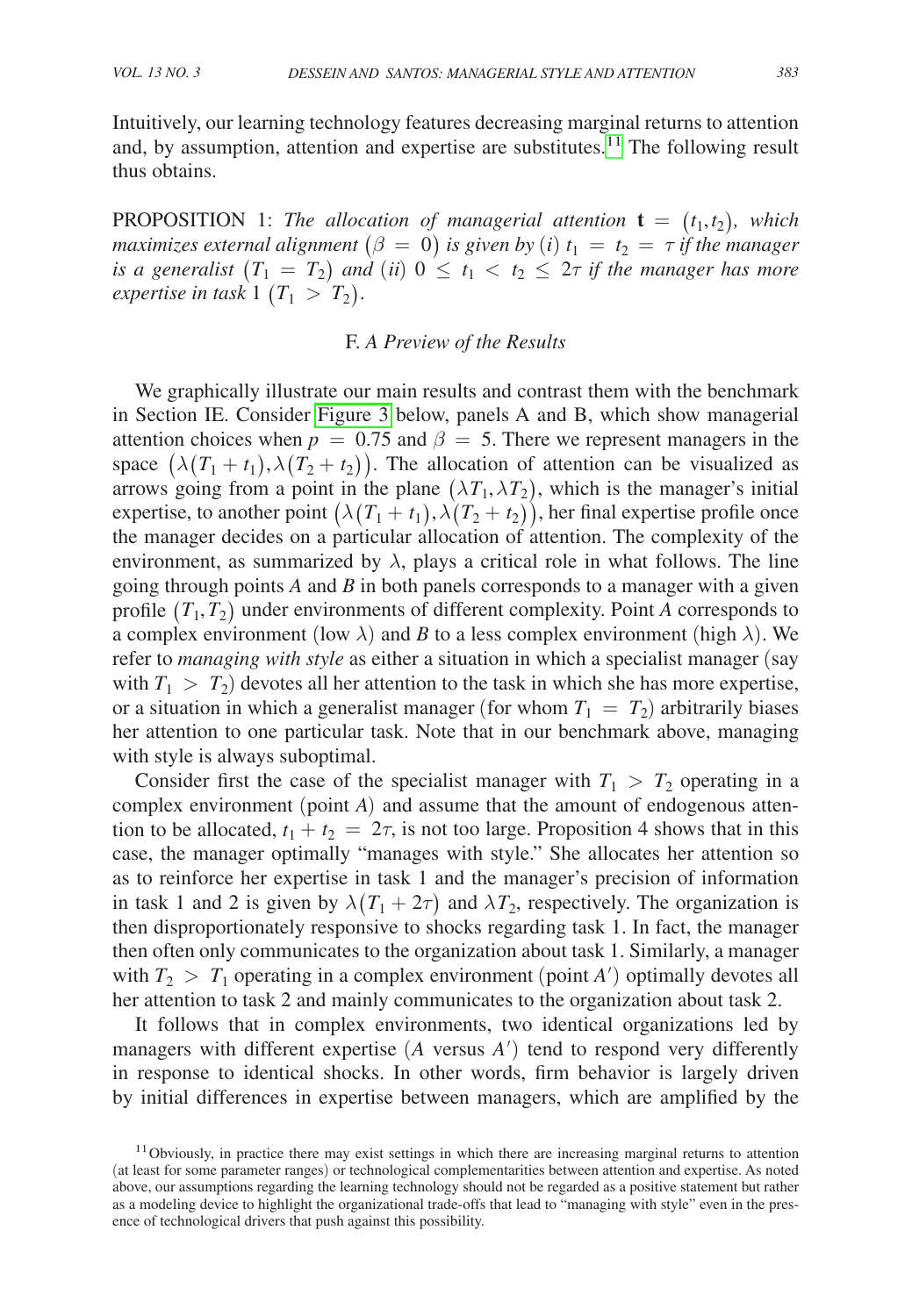<span id="page-12-0"></span>



FIGURE 3. A PREVIEW OF THE RESULTS

*Notes:* Endogenous allocation of attention. The plot shows the endogenous allocation of attention in complex (*A* and *A*′) and less complex (*B* and *B*′) environments for the case of the specialist and the generalist manager (panels A and B).

allocation of managerial attention. Note that this stands in sharp contrast with the results obtained in our benchmark.

Instead when the environment is less complex (point *B* in panel A of Figure 3), a manager for whom  $T_1 > T_2$  will instead opt to devote all her attention to task 2, in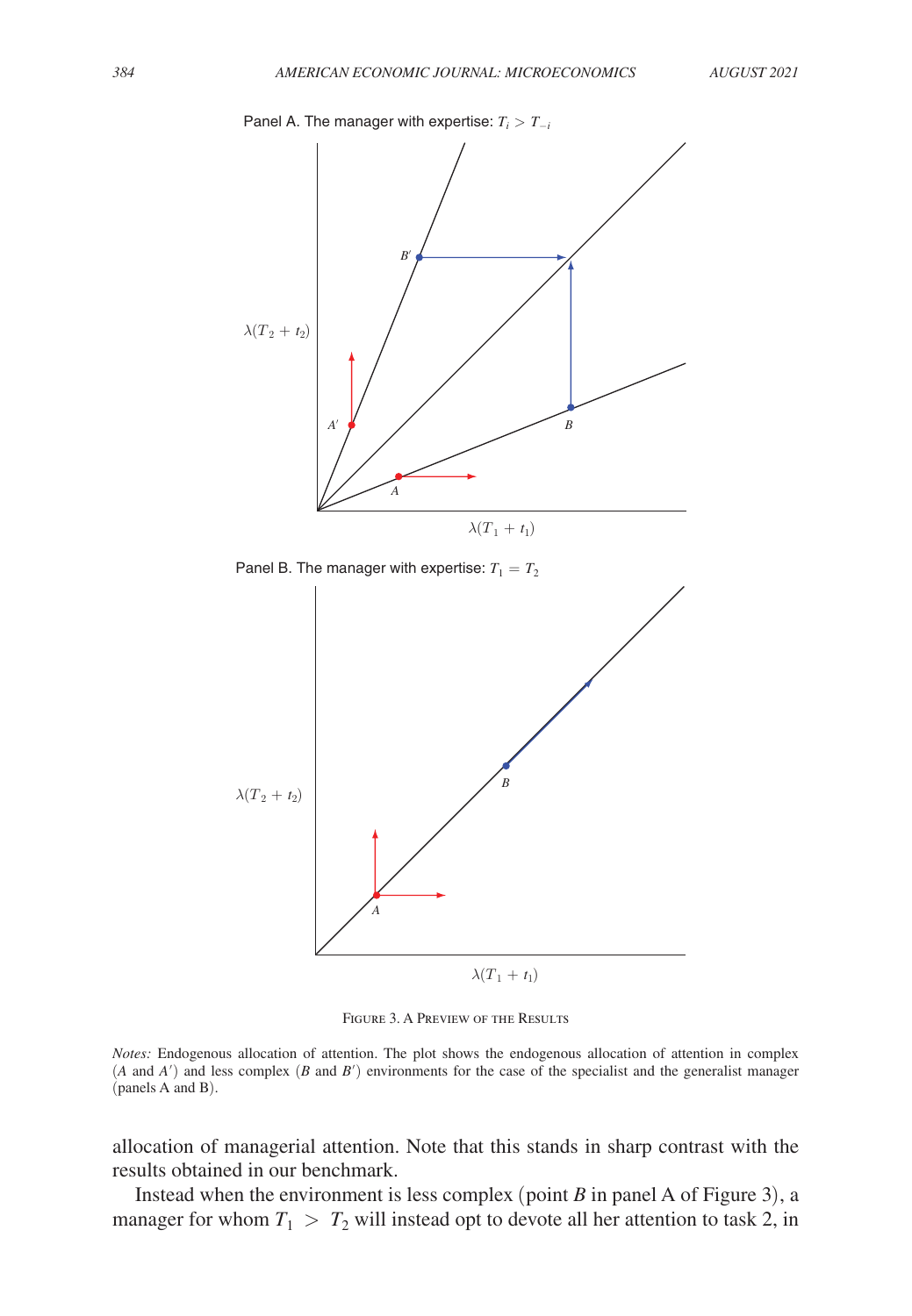which she has less expertise, resulting in a final expertise profile that is almost identical for both tasks. In contrast to the case of a complex environment, two organizations led by managers with different initial expertise now behave very similarly in response to identical shocks. In other words, initial differences in expertise between two managers are much less predictive of organizational behavior.

Proposition 3 shows that, surprisingly, a similar result obtains for the case of the generalist manager  $(T_1 = T_2)$ . In complex environments, a generalist manager optimally specializes in one task by devoting all her attention to one task or the other, which task specifically being a matter of indifference (see panel B of Figure 3). In contrast, in less complex environments, a generalist manager splits her attention equally among both tasks.

#### **II. Optimal Allocation of Organizational Attention**

The benchmark studied in Section IE ignored the organizational implementation of strategic choices. In this section, we exclusively focus on strategy implementation: How are strategic choices optimally communicated or, equivalently, how is organizational attention optimally allocated? And how does this affect optimal strategic choices? We answer those questions taking the allocation of managerial attention and the resulting posterior estimates  $\hat{\theta} = (\hat{\theta}_1, \hat{\theta}_2)$  as given. In Section III we then endogenize the allocation of managerial attention.

Our aim is to characterize strategic choices  $(a_{M1}, a_{M2})$  and organizational attention choices  $(p_1, p_2)$  given posteriors  $\hat{\theta}$ . Simple manipulations of the objective function (1) yield

$$
E(\pi|\hat{\theta}) = \sum_{i \in \{1,2\}} \left[ E(\theta_i^2 | \hat{\theta}_i) - (a_{Mi} - \hat{\theta}_i)^2 - E[(\theta_i - \hat{\theta}_i)^2 | \hat{\theta}_i] - \beta (1 - p_i) a_{Mi}^2 \right]
$$
  
= 
$$
\sum_{i \in \{1,2\}} \left[ \hat{\theta}_i^2 - (a_{Mi} - \hat{\theta}_i)^2 - \beta (1 - p_i) a_{Mi}^2 \right].
$$

As is standard in the team theory literature, we limit our attention to equilibria in linear strategies, that is,  $a_{Mi} = \alpha_i \hat{\theta}_i$ . The problem for the manager is then equivalent to choosing  $(p_1, p_2, \alpha_1, \alpha_2)$  in order to maximize expected profits

(7) 
$$
E(\pi | \hat{\theta}) = \sum_{i \in \{1,2\}} \left[ \hat{\theta}_i^2 - (1 - \alpha_i)^2 \hat{\theta}_i^2 - \beta (1 - p_i) \alpha_i^2 \hat{\theta}_i^2 \right]
$$
 subject to (4).

Direct inspection of (7) shows that  $\alpha_i$  and  $p_i$  are complementary choices. The larger is  $\alpha_i$  and the more responsive is the manager to her posterior about shock  $\theta_i$ , the more organizational attention should be directed to her strategic choice *i* in order to ensure internal alignment. Similarly, when  $p_i$  is larger and employees are better at implementing strategic choice *i*, then it becomes optimal for the manager to be more responsive to her posterior  $\hat{\theta}_i$ . Formally, taking  $p_1$  and  $p_2$  as given, and maximizing

(7) with respect to 
$$
\alpha_1
$$
 and  $\alpha_2$ , yields  
\n(8) 
$$
\alpha_1 = \frac{1}{1 + \beta(1 - p_1)} \text{ and } \alpha_2 = \frac{1}{1 + \beta(1 - p_2)}.
$$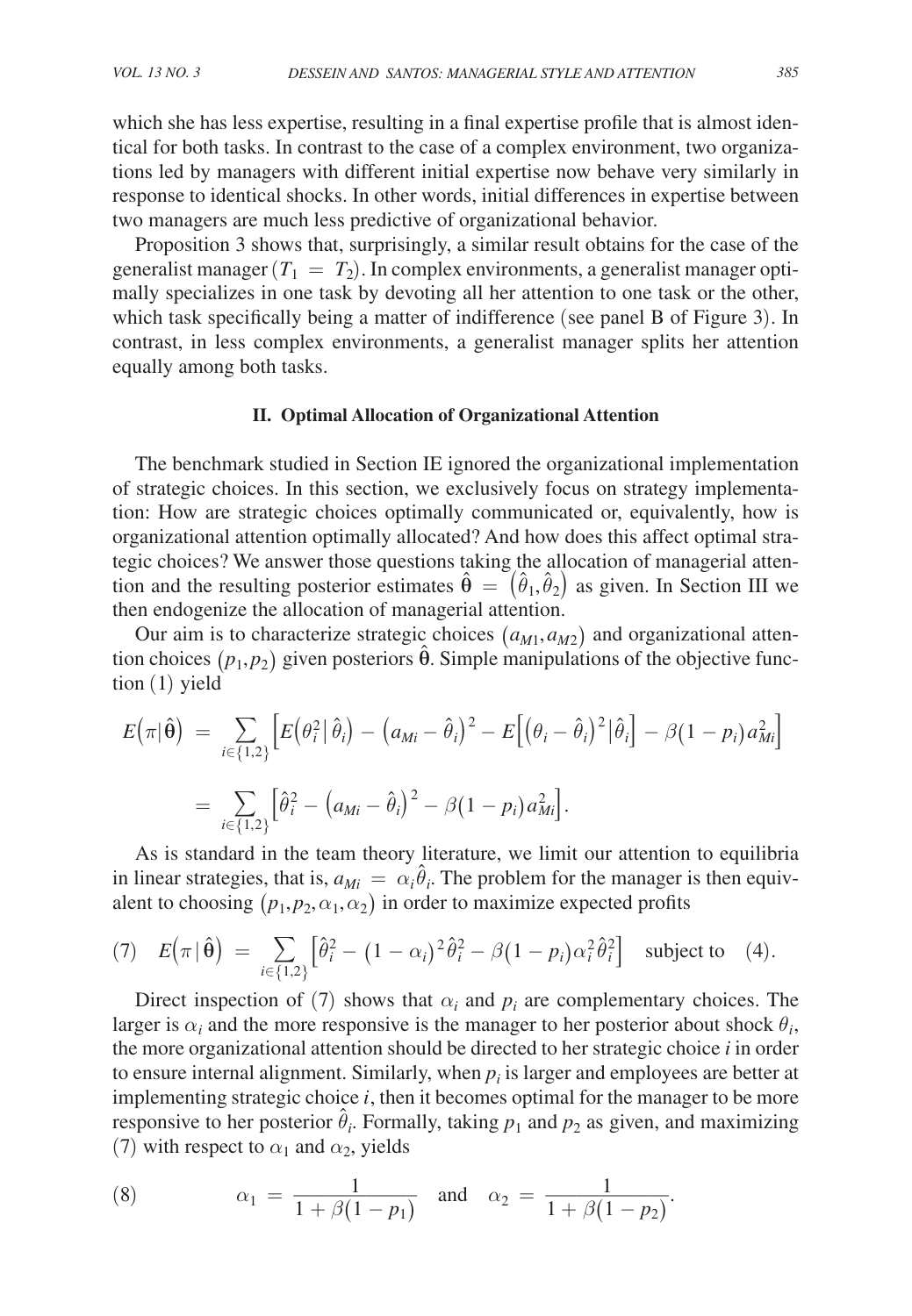Hence, the larger is  $p_i$ , the more adaptive is the manager to the posterior  $\hat{\theta}_i$ . Armed with this we can now turn to the optimal choice of  $p_i$ .

PROPOSITION 2: *Suppose*  $\beta > 1$ . *Whenever*  $p < \bar{p}(\beta) \equiv 1 - 1/\beta^2$ , the man-

EXECUTE: Suppose 
$$
\beta > 1
$$
. However,  $P < P(p) = 1$ .

\nager directs all organizational attention to one strategic choice:

\n
$$
(p_1^*, p_2^*) = \begin{cases} (p, 0) & \text{if } \hat{\theta}_1^2 > \hat{\theta}_2^2 \\ (0, p) & \text{if } \hat{\theta}_1^2 < \hat{\theta}_2^2. \end{cases}
$$

Intuitively, when internal alignment is important  $(\beta \text{ large})$ , external alignment is very costly unless communication is effective. The manager then optimally communicates intensively about one strategic choice, allowing that strategic choice to be responsive to its task-specific shock without compromising internal alignment (see (8)). Internal alignment on the other strategic choice is then achieved by largely giving up on external alignment regarding that task—in other words, the other task will not be very responsive to the posterior in order to avoid poor internal alignment. Naturally, it is optimal to communicate about the strategic choice that faces the largest shocks, as external alignment is most important for that task.

In contrast, when implementation/internal alignment is not very important ( $\beta$ is small), the manager is optimally responsive to both shocks provided they are sufficiently equal in size. Sacrificing external alignment on one task in order to improve internal alignment is then not worth it. Similarly, if attention is relatively unconstrained (*p* is large), then the manager can communicate effectively about both strategic choices, and there is no real trade-off between external and internal alignment. Even when implementation is very important, it is then still optimal to communicate about both tasks.<sup>12</sup>

In what follows, we will assume that there is a tight bound on organizational attention:

$$
(A) \t\t\t p \leq \bar{p}(\beta)
$$

so that whenever  $\hat{\theta}_i^2 > \hat{\theta}_{-i}^2$ , then the manager only communicates  $a_{Mi}$ , that is,  $p_i = p$ and  $p_{-i} = 0$ , and (8) specializes to

(9) 
$$
a_{Mi} = \frac{\hat{\theta}_i}{1 + \beta(1 - p)} \quad \text{and} \quad a_{M-i} = \frac{\hat{\theta}_{-i}}{1 + \beta}.
$$

<span id="page-14-0"></span> $12$ The result in Proposition 2 is reminiscent of the main result in Dessein, Galeotti, and Santos (2016) (henceforth, DGS). There are three key differences though. First, in DGS, information is dispersed: For each task, there is one manager who observes information pertaining to his and only his task. In contrast, in our model, there is only one manager who decides which tasks to devote (managerial) attention to. Second, in DGS, the allocation of organizational attention *cannot* be made contingent on the realization of task specific shock. In contrast, in our model, the manager directs organizational attention *after* observing the task-specific shocks. Finally, in DGS, managers observe their task-specific shock perfectly. DGS therefore cannot address the issue of managerial style and attention, the subject of this paper.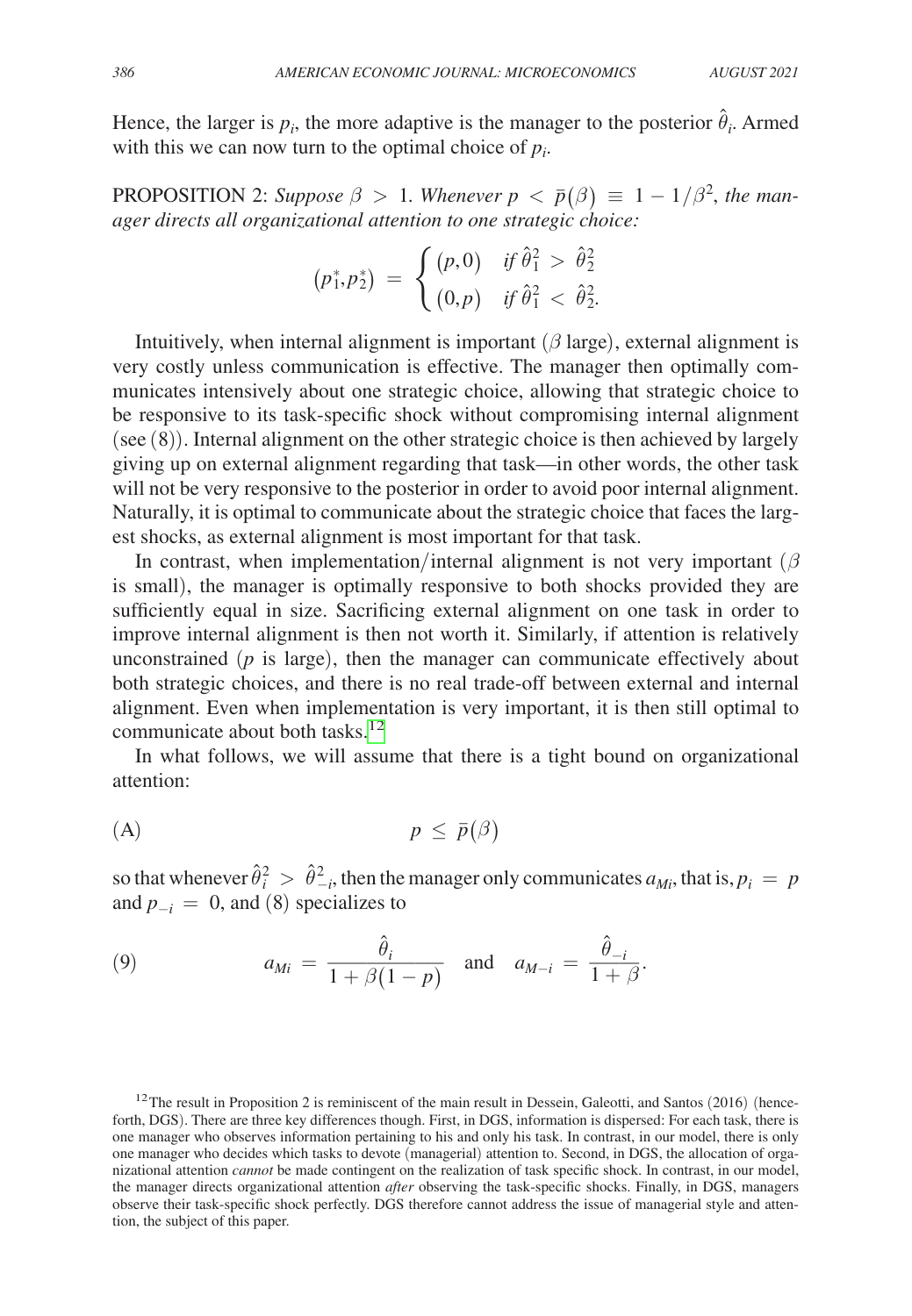We maintain (A) throughout the paper in order to simplify the analysis. Note that (A) is a condition that guarantees that the manager only communicates about one task, even when  $|\hat{\theta}_i| = |\hat{\theta}_{-i}|$ . Hence, even when  $p > \bar{p}(\beta)$ , the manager may communicate only about task *i* provided that  $|\hat{\theta}_i|$  is sufficiently larger than  $|\hat{\theta}_{-i}|$ .

Before studying the optimal allocation of managerial attention, it is useful to consider the limit case where managerial attention is unconstrained so that  $\hat{\theta}_i = \theta_i$ . Given (A), the manager then directs organizational attention to the largest realized shock. There is no sense, however, in which the organization or the manager are biased towards one particular task. Ex ante, each task is equally likely to be the focus of organizational attention. Furthermore, all organizations faced with the same environment, a given  $\theta_1$  and  $\theta_2$ , will focus attention on the same task. It follows then that scarcity of organizational attention in the absence of scarcity of managerial attention does not result in any systematic bias in organizational strategies.

#### **III. Optimal Allocation of Managerial Attention**

Scarcity of *organizational attention* implies that the manager only communicates about the largest perceived shock and is disproportionately responsive to her posterior about this shock. Anticipating this, how does the manager optimally allocates her scarce *managerial attention*, and how does this affect firm behavior?

# A. *Expected Profits*

Before analyzing the optimal allocation of attention we first develop the expected profit function for a given allocation of attention  $\mathbf{t} = (t_1, t_2)$ . For this purpose, we first express expected profits for given posteriors  $\hat{\theta} = (\hat{\theta}_1, \hat{\theta}_2)$  and communication choices  $(p_1, p_2)$ , and subsequently take expectations over posteriors for an allocation of managerial attention.

Given (8), the expected profit, (7), associated with task *i* conditional on  $\hat{\theta}$  and communication choices  $(p_1, p_2)$ , is given by

$$
E\big[\pi_i|\hat{\theta}_i\big] = \hat{\theta}_i^2 - \left(\frac{\beta(1-p_i)}{1+\beta(1-p_i)}\right)^2 \hat{\theta}_i^2 - \frac{\beta(1-p_i)}{\left(1+\beta(1-p_i)\right)^2} \hat{\theta}_i^2 = \frac{\hat{\theta}_i^2}{1+\beta(1-p_i)}.
$$

Given that  $\hat{\theta}_i^2 > \hat{\theta}_{-i}^2$  and given our assumption on scarce organizational attention, (A), the manager only communicates about task  $i : (p_i, p_{-i}) = (p, 0)$ (see Proposition 2). Hence, the expected profit of the organization conditional on posteriors  $\hat{\theta} = (\hat{\theta}_1, \hat{\theta}_2)$  equals

$$
E(\pi | \hat{\theta}) = E[\pi_i | \hat{\theta}_i] + E[\pi_{-i} | \hat{\theta}_{-i}] = \frac{\hat{\theta}_i^2}{1 + \beta(1 - p)} + \frac{\hat{\theta}_{-i}^2}{1 + \beta}.
$$

Note that for large values of  $\beta$  and  $p$ , the expected profitability of task *i* conditional on  $\hat{\theta}_i$  is much greater than that of task  $-i$ , even when  $\hat{\theta}_i^2 \sim \hat{\theta}_{-i}^2$ , as the manager only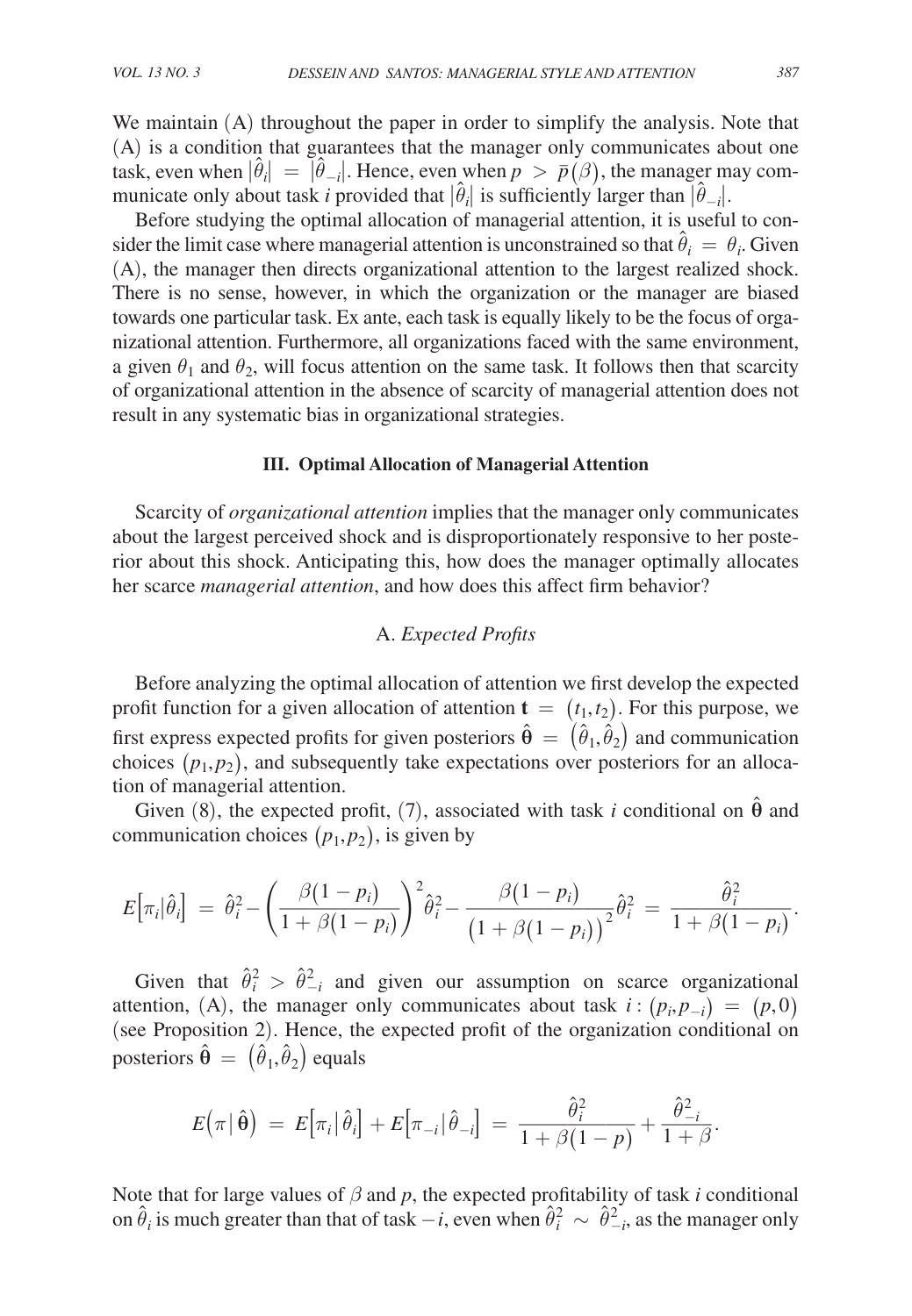communicates about task *i*. Given attention allocation  $\mathbf{t} = (t_1, t_2)$ , the (unconditional) expected profits are given by

(10) If 
$$
(q_1, q_2) \equiv E[\pi] = \Pr(\hat{\theta}_1^2 \geq \hat{\theta}_2^2) E\left[\frac{\hat{\theta}_1^2}{1 + \beta(1 - p)} + \frac{\hat{\theta}_2^2}{1 + \beta}\middle|\hat{\theta}_1^2 \geq \hat{\theta}_2^2\right] + \Pr(\hat{\theta}_1^2 < \hat{\theta}_2^2) E\left[\frac{\hat{\theta}_1^2}{1 + \beta} + \frac{\hat{\theta}_2^2}{1 + \beta(1 - p)}\middle|\hat{\theta}_1^2 < \hat{\theta}_2^2\right].
$$

From (5), given attention allocation  $\mathbf{t} = (t_1, t_2)$ , we have

(11) 
$$
\hat{\theta}_i \sim \mathcal{N}(0, q_i \sigma_\theta^2),
$$

where  $q_i = q(T_i + t_i)$ . Let  $F(x, y)$  denote the normal c.d.f. of random variable *x* with mean 0 and variance *y*. Then given  $(11)$ , we can rewrite  $(10)$  as<sup>[13](#page-16-0)</sup>

$$
\Pi(q_1, q_2) = 4 \int_0^{+\infty} \left[ \int_0^{\hat{\theta}_2} \frac{\hat{\theta}_1^2}{1+\beta} dF(\hat{\theta}_1, q_1 \sigma_{\theta}^2) + \int_{\hat{\theta}_2}^{+\infty} \frac{\hat{\theta}_1^2}{1+\beta(1-p)} dF(\hat{\theta}_1, q_1 \sigma_{\theta}^2) \right] dF(\hat{\theta}_2, q_2 \sigma_{\theta}^2) + 4 \int_0^{+\infty} \left[ \int_0^{\hat{\theta}_1} \frac{\hat{\theta}_2^2}{1+\beta} dF(\hat{\theta}_2, q_2 \sigma_{\theta}^2) + \int_{\hat{\theta}_1}^{+\infty} \frac{\hat{\theta}_2^2}{1+\beta(1-p)} dF(\hat{\theta}_2, q_2 \sigma_{\theta}^2) \right] dF(\hat{\theta}_1, q_1 \sigma_{\theta}^2).
$$

We use this expression to investigate the optimal allocation of attention. We proceed by distinguishing between the case of a generalist manager and a specialist manager with superior expertise in one task versus the other.

#### B. *Allocation of Attention by a Generalist Manager*

Consider first a generalist manager with equal expertise about both tasks, that is  $T_1 = T_2 = T$ . Should the generalist manager divide her attention equally among both tasks, or should she focus her attention on one (randomly chosen) task?

From  $(11)$ , when the manager allocates more attention to task 1, then she is more likely to communicate to the organization about task 1, as she is more likely to perceive the shock affecting task 1 to be the largest. Indeed, from (11), even though  $\text{Pr} \big( \theta_1^2 \, > \, \theta_2^2 \big) \, = \, \text{Pr} \big( \theta_2^2 \, > \, \theta_1^2 \big),$  we have that

(12) 
$$
\Pr\left(\hat{\theta}_1^2 > \hat{\theta}_2^2\right) > \Pr\left(\hat{\theta}_2^2 > \hat{\theta}_1^2\right) \Leftrightarrow T_1 + t_1 > T_2 + t_2.
$$

<span id="page-16-0"></span><sup>13</sup>The integral further uses the fact that the probability density of  $|\hat{\theta}_i|$  is twice the probability density of  $\hat{\theta}_i = |\hat{\theta}_i|$ , as reflected in the number 4 in front of the expression.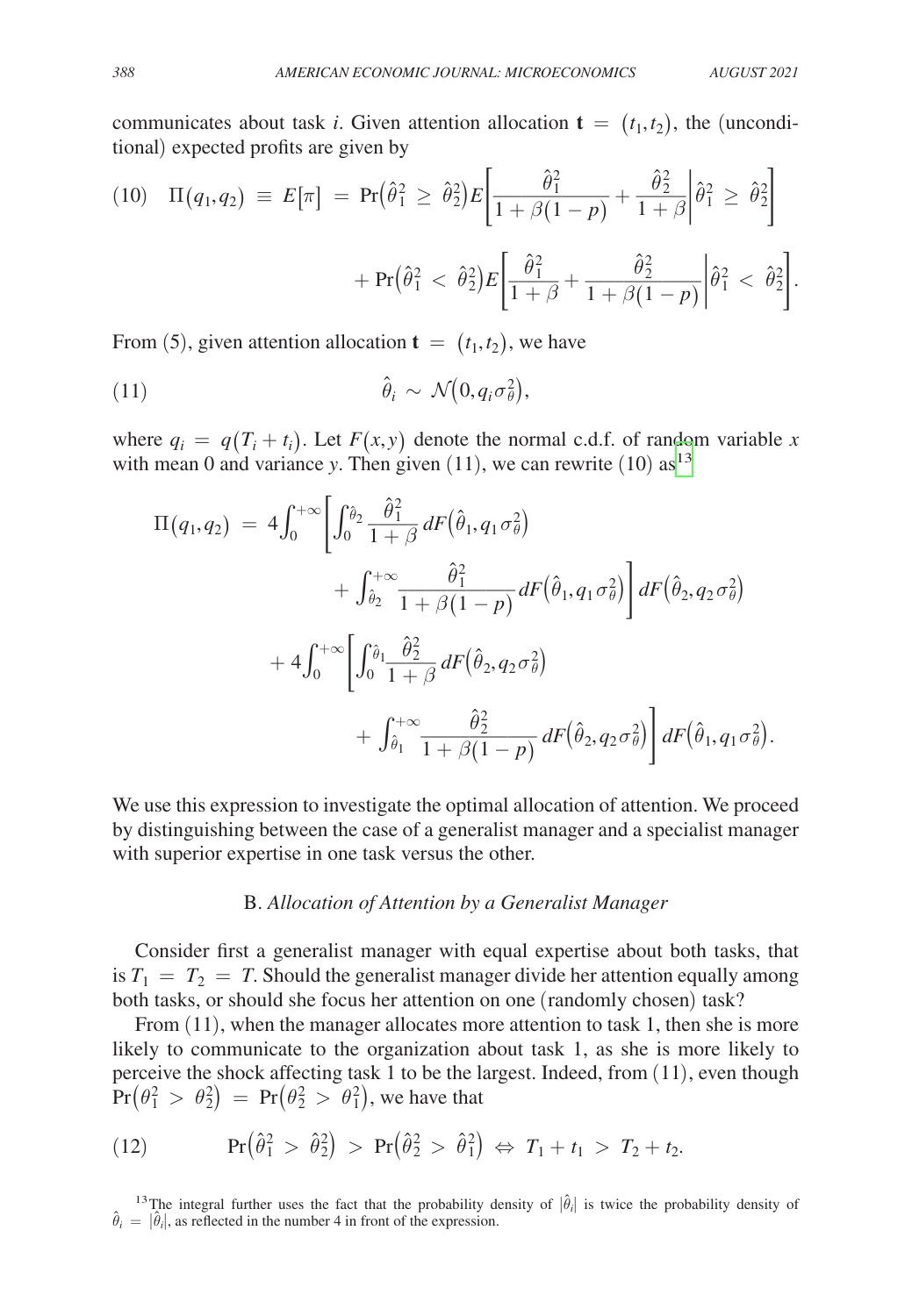To see this more intuitively, consider the extreme case where  $T_1 = T_2 = 0$ and  $t_1 > t_2 = 0$ . The posterior estimate of  $\theta_2$  then always equals the prior estimate, that is  $\hat{\theta}_2 = 0$ , so that we always have that  $\hat{\theta}_1^2 > \hat{\theta}_2^2$ .

The allocation of attention thus influences how adaptive the organization is to an external shock through two channels: how well the manager observes the relevant external shock and how likely the manager is to communicate about the strategic choice. It follows that the more attention a manager devotes to task 1, the more (on average) the organization is adaptive to  $\hat{\theta}_1$  and, hence, the more valuable it is to improve the precision of  $\hat{\theta}_1$  by devoting even more attention to task 1. Formally, if  $t_1 > t_2$ , then  $Pr(\hat{\theta}_1^2 > \hat{\theta}_2^2) > Pr(\hat{\theta}_2^2 > \hat{\theta}_1^2)$ , and from expression (10), profits are more sensitive to  $E(\hat{\theta}_1^2)$  than to  $E(\hat{\theta}_2^2)$ . By devoting all attention to one task, the manager is then very good at responding to the shock affecting this task, and she is likely to communicate about this task.

If there were to be constant returns to attention, for example, if  $q_i = \delta t_i$ , then, using (10), it is easy to show that the manager optimally focuses all attention on one task up to the point where the shock is perfectly observed, that is  $q_i = 1$ . Indeed, because of the complementarity between (i) how much attention a task receives and (ii) how likely a task is to be communicated to the organization, the profit function  $(10)$  is then convex in  $t_i$ .

If instead, as in this paper, there are decreasing marginal returns to attention, then whether or not focused attention is optimal depends on the scarcity of managerial attention  $\tau$  and the manager's effective expertise,  $\lambda T$ . Proposition 3 characterizes the optimal allocation of attention, but restricts the analysis to the case where managerial attention is either abundant or scarce.

PROPOSITION 3 (Generalist Manager): *Consider a generalist manager*   $(T_1 = T_2 = T)$  and assume (A) and  $t_1 + t_2 \leq 2\tau$ .

- $(i)$  *If managerial attention is abundant* ( $\tau$  *large*), *then balanced attention is optimal, that is,*  $(t_1^*, t_2^*) = (\tau, \tau)$ .
- (*ii*) *If managerial attention is scarce* (τ *small*), *then focused attention* (*managing with style*) *is optimal whenever the effective expertise*, λ*T*, *is low enough*. *Thus, there exists a*  $\Lambda > 0$ *, such that*

$$
\text{exists } \Delta > 0, \text{ such that}
$$
\n
$$
\begin{aligned}\n\text{(} t_1^*, t_2^* \text{)} &= \begin{cases}\n\text{(} 2\tau, 0) \text{ or } (0, 2\tau) & \text{if } \lambda T < \Lambda \\
\text{(} \tau, \tau) & \text{if } \lambda T > \Lambda.\n\end{cases}\n\end{aligned}
$$

 $(iii)$  *An increase in the importance of internal alignment*  $(\beta)$  *may result in a shift from balanced managerial attention to focused managerial attention*  (*managing with style*), *but never the other way around*.

Proposition 3 shows that when attention is scarce ( $\tau$  small) and the environment is sufficiently complex  $(\lambda T < \Lambda)$ , a generalist manager optimally specializes in one task by devoting all her attention to one task (which task specifically being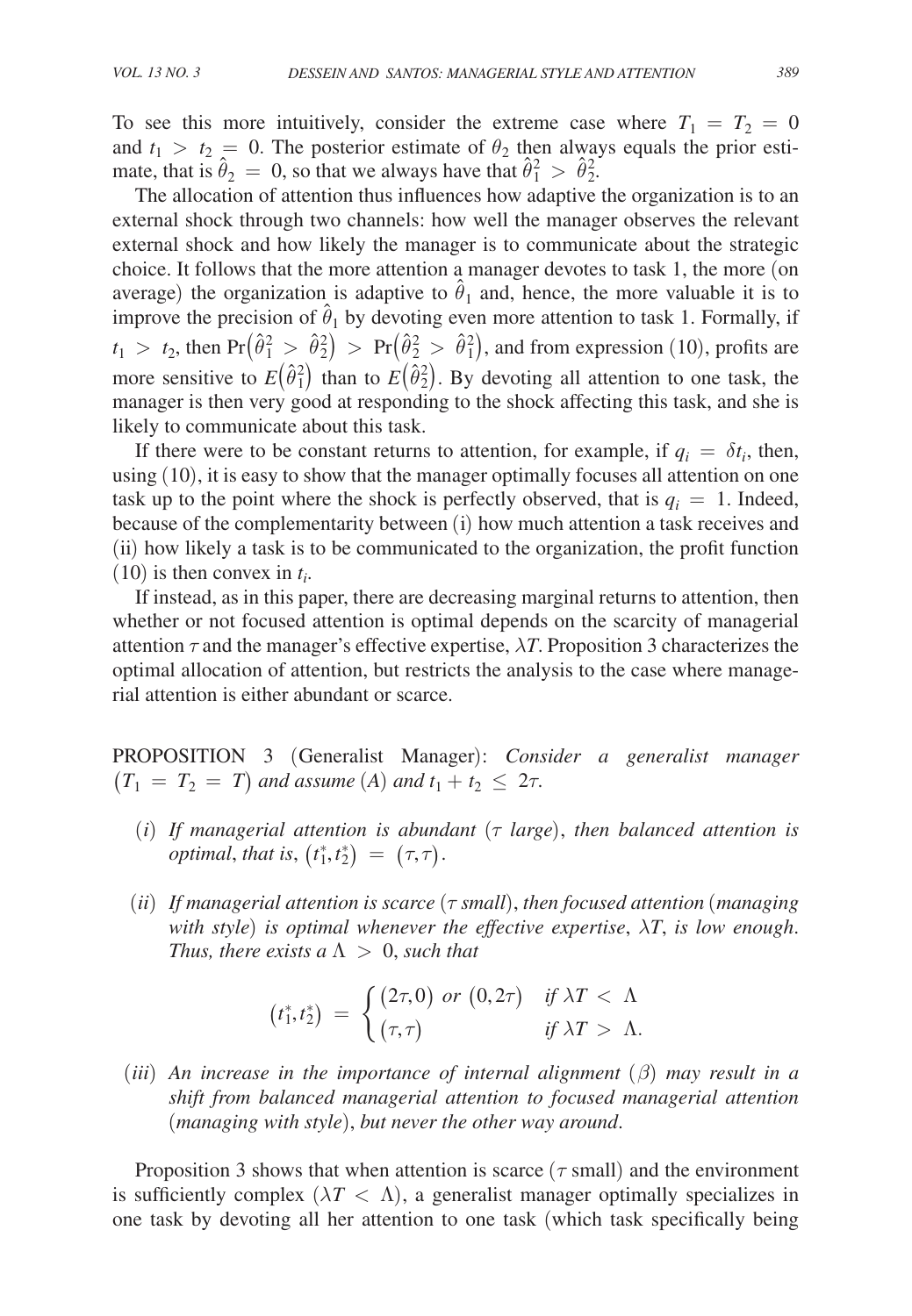a matter of indifference). Thus, even if two tasks (say marketing and operations) are equally important to the organization and have, a priori, the same potential for profit improvement, a manager with equal expertise in both marketing and operations should focus all her attention on one task, say marketing. Ex post, such a manager mainly (but not always) selects and communicates about marketing strategies, and she *appears* to be arbitrarily and inefficiently biased toward marketing. Note that while the manager optimally focuses attention on one task, ex post she may be forced to communicate and implement a strategy about which she has "poor visibility." The organization, thus, may be forced ex post to do things based on very imprecise information, resulting in lower profitability and the appearance of a manager focused on the wrong things.

As discussed above, the benefits of managerial focus stem from the complementarity between (i) how much attention task *i* receives and (ii) how likely the shock affecting task *i* is perceived to be larger than the shock affecting task  $-i$ . When attention is not scarce ( $\tau$  large) or when the environment is not complex  $(\lambda \text{ large})$ , however, the above complementarity is overwhelmed by decreasing marginal returns to attention. As Proposition 3 shows, balanced attention is optimal in those instances.

Intuitively, when  $\tau$  is large, then by dividing her attention evenly, the manager learns both shocks with great precision. In contrast, by focusing all attention on task 1, the manager runs a high risk of being blindsided. Because of decreasing marginal returns to attention, the additional knowledge gained about task 1 is then much less than the information lost on task 2. Similarly, when the environment is not very complex, so that  $\lambda T > \Lambda$ , the effective managerial expertise  $\lambda T$  goes a long way in improving knowledge about the realized shocks  $\theta_1$  and  $\theta_2$ . The manager then typically identifies the largest shock correctly, and which task the manager communicates about to the organization is largely driven by the realization of  $\theta_1$  and  $\theta_2$ rather than by the allocation of managerial attention. The above complementarity between (i) how much attention a task receives and (ii) which task is communicated to the organization, is then very minor. Because of decreasing marginal returns to attention, it is then optimal to allocate an equal amount of attention to both tasks as in our benchmark.

Beyond the complexity of the environment and scarcity of attention, Proposition 3 yields two other comparative static results. First, ceteris paribus, more competent managers (managers with a higher *T*) are less likely to focus attention on one task. This suggests a career path where managers, when they are younger, manage with style and focus attention on one area, whereas they act more as generalists when they are older and have accumulated more experience. Second, from Proposition 3(iii), when the importance of internal alignment  $\beta$  is large, focused attention is more likely to be optimal. Indeed, when  $\beta$  is large, the manager is largely unresponsive to the shock affecting the task on which no communication occurs. Devoting attention to both tasks and learning both shocks is then mainly valuable to learn which shock is largest but effectively half of the information the manager collects is "wasted." In contrast, when internal alignment is not very important  $(\beta \text{ small})$ , the manager wants to be responsive to both shocks, even when she only communicates about one task. Learning both shocks is then much more valuable.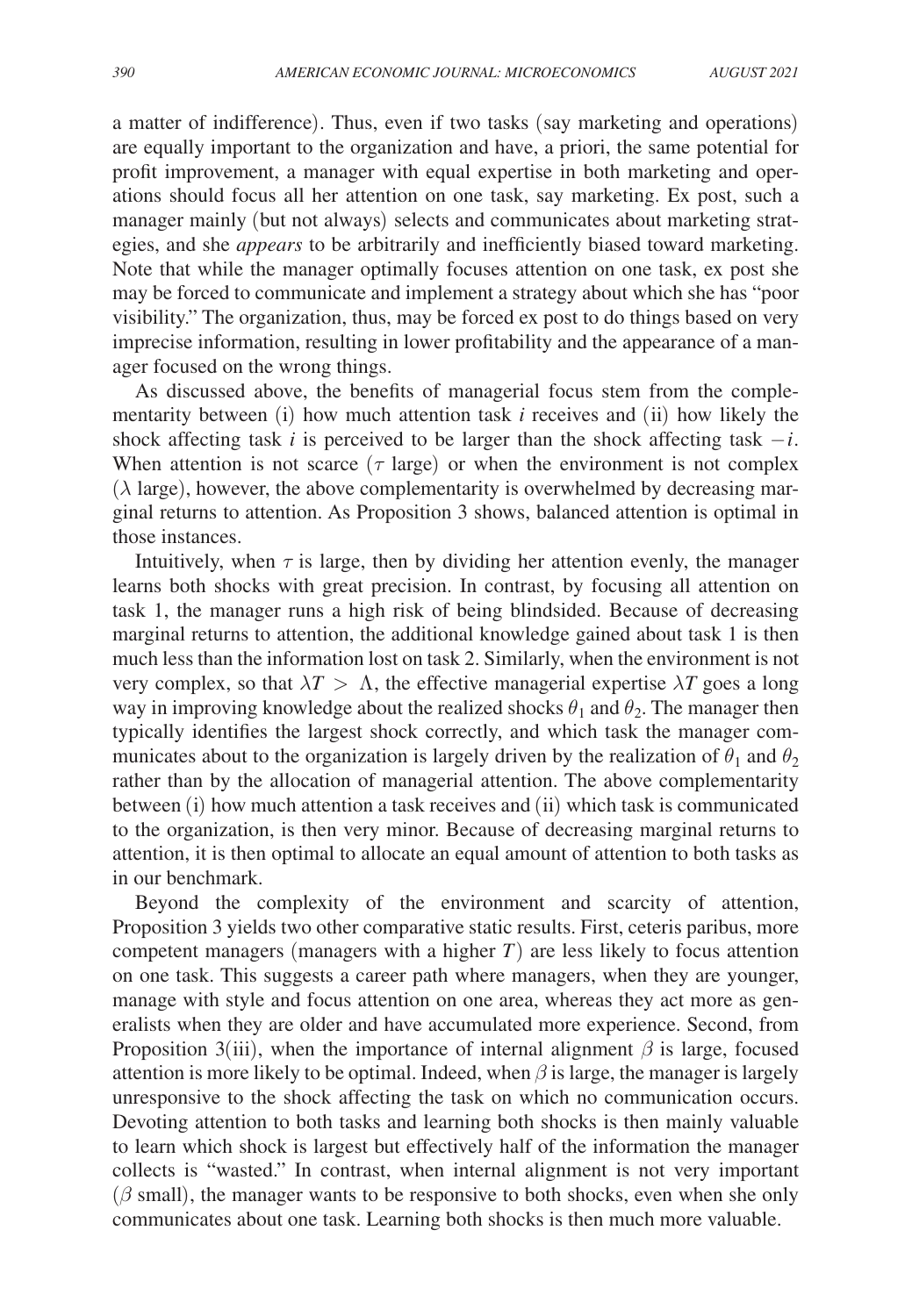## C. *Allocation of Attention by a Specialist Manager*

Consider next a specialist manager, one that has more expertise about, say, task 1 than task 2, that is,  $T_1 > T_2$ . Formally, define<br>  $\rho(T_1, T_2) \equiv \frac{q(T_1)}{q(T_2)}$ 

alist manager, one that has more ex  
\n> 
$$
T_2
$$
. Formally, define  
\n
$$
\rho(T_1, T_2) \equiv \frac{q(T_1)}{q(T_2)} = \frac{1 - e^{-\lambda T_1}}{1 - e^{-\lambda T_2}},
$$

which we refer to as the *relative specialization ratio*. Thus, ρ captures how much better the manager is at observing shock  $\theta_1$  than observing shock  $\theta_2$ . A ratio of  $\rho = 1$  characterizes a generalist manager and a ratio  $\rho = +\infty$  or  $\rho = 0$  a fully specialized manager in task 1 and 2, respectively.

*Marginal Allocations of Attention*.—Consider first the case where attention is scarce, that is  $\tau$  is small and  $t_i \in [0, 2\tau]$  with  $t_1 + t_2 \leq 2\tau$ . Should the specialist manager reinforce her expertise by devoting her scarce attention to the task she is already an expert on ("managing with style") or should she instead compensate for her lack of expertise in task 2?

The logic here is similar to the case of a generalist manager. When the manager has more expertise in task 1, she is more likely to communicate about task 1 to the organization as she is more likely to perceive the shock affecting task 1 to be largest. Improving the precision of  $\hat{\theta}_1$  is then more valuable than improving the precision of  $\hat{\theta}_2$ . Similarly, the higher is  $T_1$ , the less likely it is that the manager will communicate about task 2 and, hence, the more likely it is that devoting scarce attention to task 2 is a waste of time. Formally, if  $T_1 > T_2$ , then from (11),  $Pr(\hat{\theta}_1^2 > \hat{\theta}_2^2) > Pr(\hat{\theta}_2^2 > \hat{\theta}_1^2)$ . From expression (10), profits are then more sensitive to  $\hat{\theta}_1^2$  than to  $\hat{\theta}_2^2$ . It is then optimal to set  $(t_1, t_2) = (2\tau, 0)$  to further improve the precision of  $\hat{\theta}_1$  provided Pr $(\hat{\theta}_1^2 > \hat{\theta}_2^2) - Pr(\hat{\theta}_2^2 > \hat{\theta}_1^2)$  is sufficiently large and  $\tau$ is small.

In environments that are less complex  $(\lambda \text{ large})$ , however, the realization of both shocks will be learned with great precision. In this case, the manager communicates with almost equal probability about both tasks even when  $T_1$  is larger than  $T_2$ . Indeed, from (11), when  $\lambda$  is large,  $Pr(\hat{\theta}_1^2 > \hat{\theta}_2^2) \approx Pr(\hat{\theta}_2^2 > \hat{\theta}_1^2)$ . Given that there are decreasing marginal returns to attention, the expected profit function (10) is then maximized by devoting attention to the shock in which the manager has less expertise.

Formally, fixing the relative specialization ratio 
$$
\rho > 1
$$
 and defining  
(13) 
$$
b = \frac{\beta p}{1 + \beta (1 - p)} \in \mathbb{R}_+,
$$

we show in the online Appendix that there exists a unique cut-off  $\Lambda(\rho, b) > 0$ such that

$$
\frac{\partial}{\partial t}\Pi\big(q(T_1+t),q(T_2-t)\big)\Big|_{t=0} \,>\,0\,\Leftrightarrow\,\lambda T_1\,<\,\Lambda(\rho,b),
$$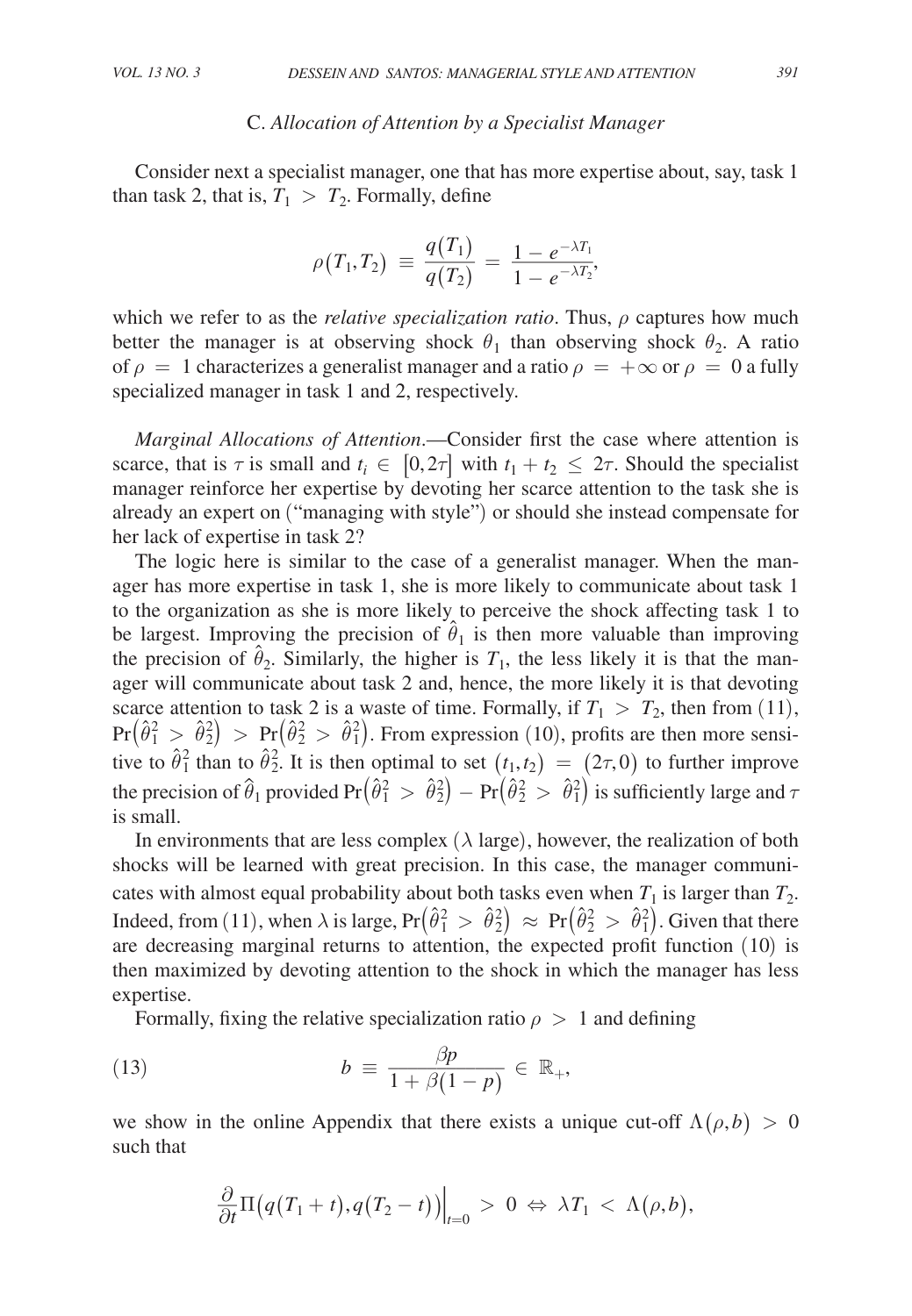where  $\Lambda(\rho, b)$  is a continuous function of  $\rho$  and b, implicitly defined in the online Appendix. Hence, keeping the relative specialization ratio  $\rho$  constant, a manager strictly prefers to "manage with style" and devote her scarce attention to task 1 if and only if  $\lambda T_1$  is below  $\Lambda(\rho, b)$ .

The cutoff  $\Lambda(\rho, b)$  is uniquely determined by two parameters: the relative specialization ratio,  $\rho$ , and the parameter *b*, which reflects the magnitude of the adaptation-coordination trade-off. As we show in the online Appendix, the cutoff  $\Lambda(\rho, b)$  is strictly increasing in *b*. We can rewrite *b* as  $(1 + \beta)|\alpha_1^* - \alpha_2^*|$ , where  $\alpha_i^*$ is the adaptiveness of the manager's action to the local shock  $\theta_i$ , as given by (9). Hence, an increase in the importance of internal alignment  $\beta$  or an increase in the ability of the manager to communicate his strategy *p* (which increases  $\left| \alpha_1^* - \alpha_2^* \right|$ ) increases  $\Lambda(\rho, b)$  and makes managing with style more likely to be optimal.

PROPOSITION 4 (Specialist Manager): *Assume* (*A*), *and consider a specialist manager with*  $T_1 > T_2$ *. There exists a cutoff*  $\Lambda(\rho, b)$  *such that if*  $\tau$  *is sufficiently small*, *then*

- (*i*) If  $\lambda T_1 < \Lambda(\rho, b)$ , managing with style is optimal:  $(t_1^*, t_2^*) = (2\tau, 0)$ .
- (*ii*) If  $\lambda T_1 > \Lambda(\rho, b)$ , managing with style is suboptimal:  $(t_1^*, t_2^*) = (0, 2\tau)$ .
- $(iii)$  *The cutoff*  $\Lambda(\rho,b)$  *is increasing in the need for internal alignment,*  $\beta$ *, and the manager's ability to communicate strategic choices*, *p*.

Figure 4 illustrates Proposition  $4^{14}$  The upward-sloping (blue) lines indicate effective expertise combinations  $(\lambda T_1, \lambda T_2)$  for which the relative specialization ratio  $\rho$  is constant (the plot is obviously symmetric around the 45 degree line). For each value of  $\rho$  there is a unique threshold  $\Lambda(\rho, b)$ , such that if  $\lambda T_1 < \Lambda(\rho, b)$ , then on the margin, the manager prefers to "manage with style" and devote attention to task 1 rather than task 2. The downward-sloping (black) line links all those points to plot the function  $\Lambda(\rho, b)$  in the  $(\lambda T_1, \lambda T_2)$  space. Hence, for all points  $(\lambda T_1, \lambda T_2)$ below the downward-sloping (black) line, the optimal allocation of the marginal unit of attention is  $(t_1^*, t_2^*) = (2\tau, 0)$ , whereas it is  $(t_1^*, t_2^*) = (0, 2\tau)$  above it. Note that when managing with style is *sub*optimal and, thus,  $(t_1^*, t_2^*) = (0, 2\tau)$ , an upperbound on  $2\tau$  is that  $2\tau \leq T_1 - T_2$ . Indeed, once  $2\tau > T_1 - T_2$ , it is optimal to allocate attention such that  $T_1 + t_1 = T_2 + t_2$ .<sup>[15](#page-20-1)</sup>

Proposition 4 emphasizes the interaction between managerial expertise  $(T_1, T_2)$ , the complexity of the environment  $1/\lambda$  in which the manager operates, and the optimal allocation of scarce attention  $(t_1^*, t_2^*)$ . From Figure 4, for any expertise combination

<span id="page-20-0"></span><sup>&</sup>lt;sup>14</sup>The numerical values used to generate this plot are the same as the ones used in the example introduced in Section IF,  $\beta = 5$  and  $p = 0.75$  such that  $b = 5/3$ . We have plotted the function  $\Lambda(\rho, b)$  for  $b = \beta p/(1 + \beta(1 - p))$  ranging from  $b \approx 0$  to *b* large ( $b = 100$ ). Notice that *b* is only a function of the primitives of the model. As discussed in online Appendix A.A5, for all those parameter values, we obtain similar shapes for  $\Lambda(\rho, b)$  as for  $b = 5/3$ . Thus, the black curve representing  $\Lambda(\rho, b)$  in the  $(\lambda T_1, \lambda T_2)$  space is decreasing, and any linear function  $\lambda T_2 = Z - \lambda T_1$ , with  $Z \in \mathbb{R}^+$ , crosses  $\Lambda(\rho, b)$  at most once, and always from above. <sup>15</sup> See the next subsection on "intermediate allocations of attention."

<span id="page-20-1"></span>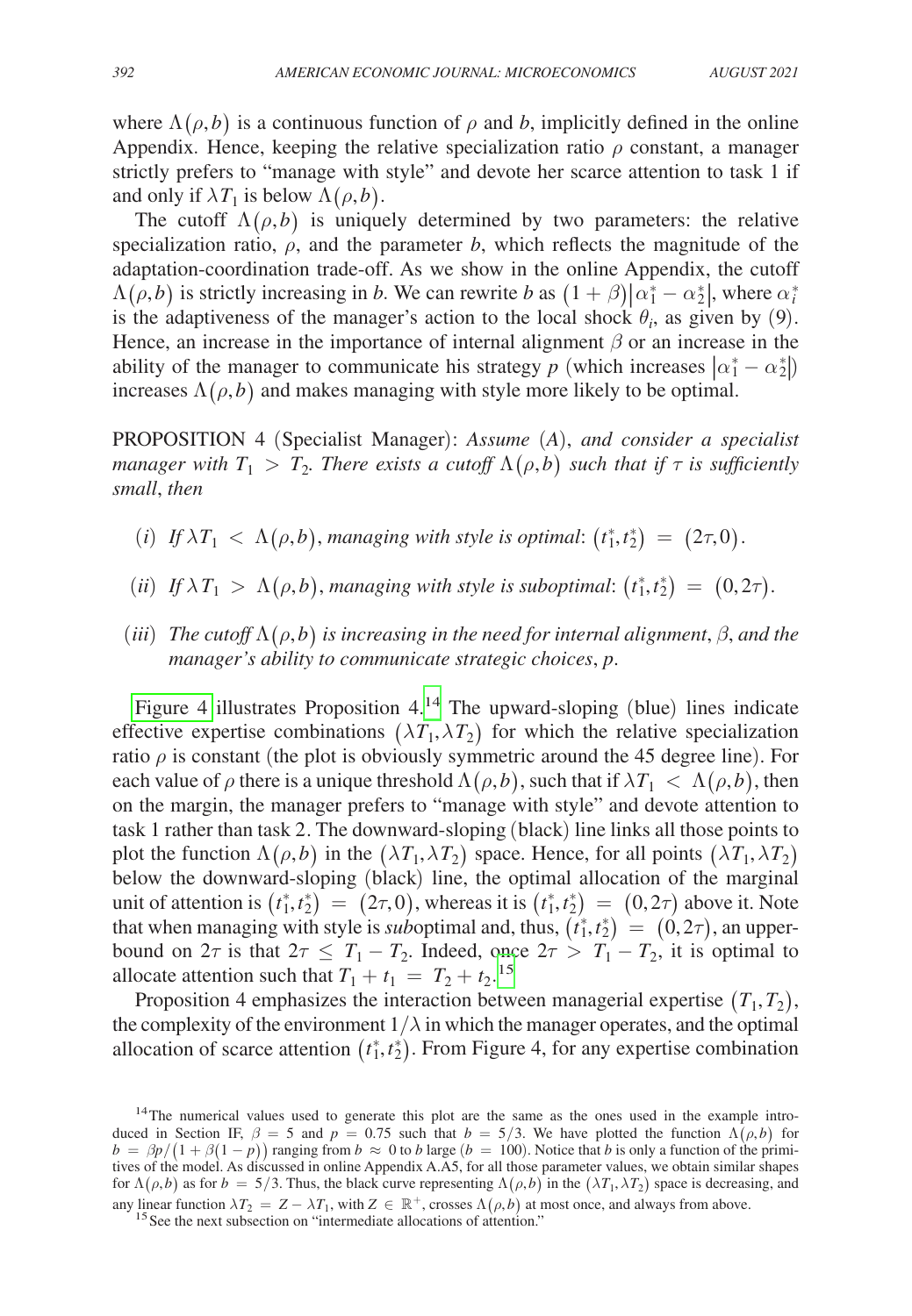<span id="page-21-0"></span>

FIGURE 4. OPTIMAL ALLOCATION OF THE MARGINAL UNIT OF ATTENTION GIVEN EFFECTIVE EXPERTISE  $(\lambda T_1, \lambda T_2)$ with  $T_1 > T_2$ 

*Notes:* The downward-sloping line is the function  $\Lambda(\rho, b)$  plotted in the space  $(\lambda T_1, \lambda T_2)$  (see Proposition 4). Below the downward-sloping curve the manager allocates the marginal unit of attention to task 1, whereas above she allocates the marginal unit of attention to task 2. The upward-sloping (blue) lines show iso- $\rho$ , where  $\rho$  is the relative specialization ratio for  $\rho \in \{1, 1.5, 2\}$ .

 $(T_1, T_2)$  with  $T_1 > T_2$ , we have that  $(t_1^*, t_2^*) = (2\tau, 0)$  if  $\lambda$  is sufficiently small (complex environments), whereas  $(t_1^*, t_2^*) = (0, 2\tau)$  if  $\lambda$  is large (less complex environments). Note that this is also the result shown in Figure 3, panel A, which provided a preview of our results.

*Intermediate Allocations of Attention*.—Proposition 4 also has implications for when 2τ is "intermediate" or "large." Consider the set *S* of effective expertise configurations where the manager has more expertise in task 1 than task  $2:^{16}$  $2:^{16}$  $2:^{16}$ 

$$
S \,=\, \big\{ \big( \lambda T_1, \lambda T_2 \big): T_1 \,>\, T_2 \,\geq\, 0 \big\}.
$$

Let *S*<sup>−</sup> be the subset where "*managing with style*" is optimal, that is

$$
S^- \ = \ \big\{ \big( \lambda T_1, \lambda T_2 \big) \ \in \ S : \lambda T_1 \ < \ \Lambda \big( \rho, b \big) \big\}
$$

<span id="page-21-1"></span><sup>&</sup>lt;sup>16</sup>If the manager has more expertise in task 2, we can simply relabel the tasks.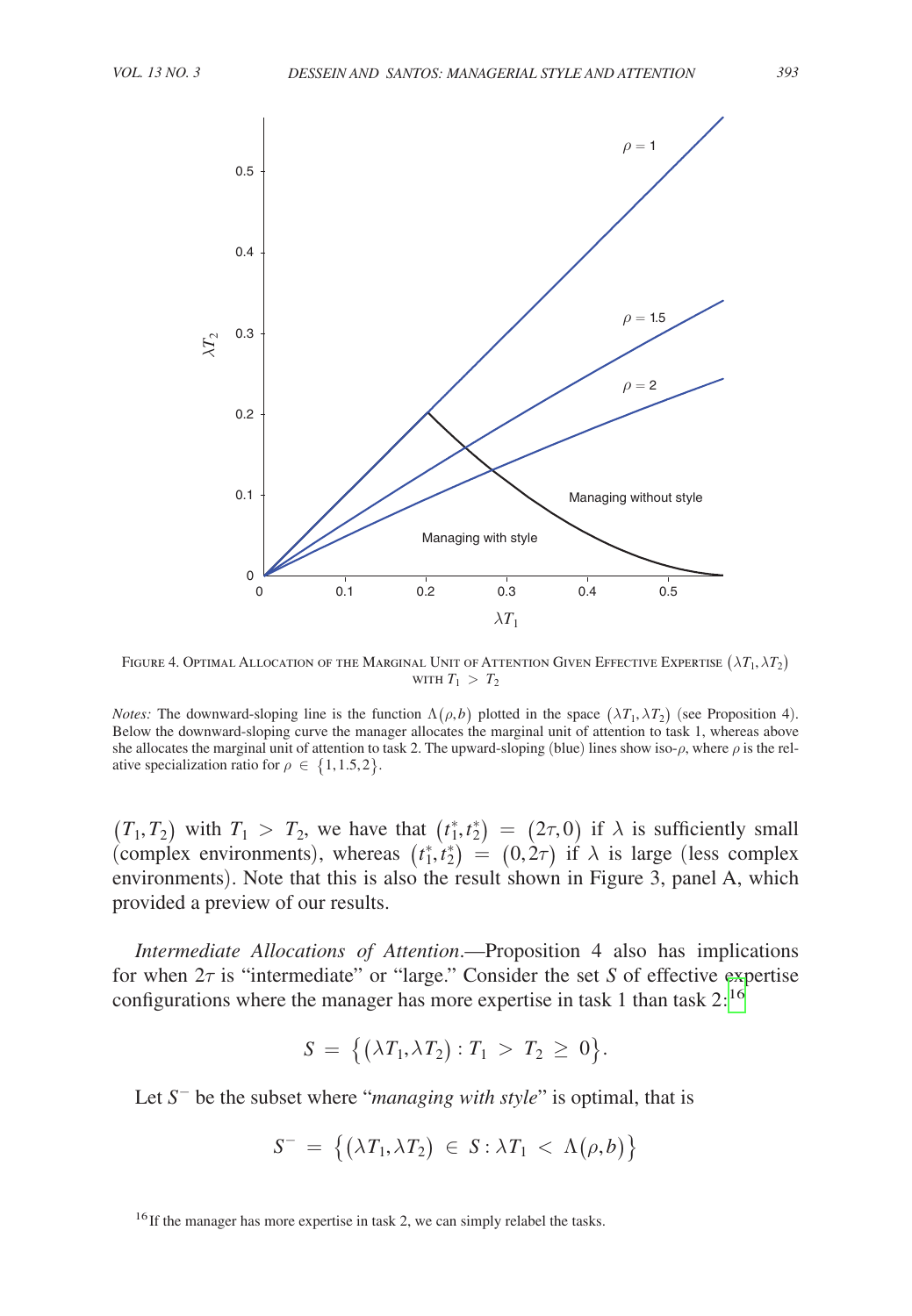and  $S^+$  the subset of *S* where managing with style is suboptimal, that is

$$
S^+ = \big\{ \big( \lambda T_1, \lambda T_2 \big) \in S: \lambda T_1 > \Lambda(\rho, b) \big\}.
$$

In Figure 4 the subset  $S^-$  is the area below the black curve and  $S^+$  is the area above the black curve. It can be shown that both *S*− and *S*+ are connected sets (see online Appendix A5, Remark 1).

Let us further denote by

$$
\lambda \omega_i = \lambda (T_i + t_i)
$$

the "final" effective expertise of the manager in task *i*, that is her effective expertise after the allocation of attention. We denote  $(\lambda \omega_1, \lambda \omega_2) \succ (\lambda \omega'_1, \lambda \omega'_2)$  whenever payoffs are higher given final expertise  $(\lambda\omega_1, \lambda\omega_2)$  than final expertise  $(\lambda\omega'_1, \lambda\omega'_2)$ .

Proposition 4 has the following corollary, formally proven in the online Appendix.

COROLLARY 5: *Denote*  $\omega_i = T_i + t_i$ . For  $\varepsilon$  sufficiently small:

(*i*) *If*  $(\lambda \omega_1, \lambda \omega_2) \in S^-$ , then  $(\lambda(\omega_1 + \varepsilon), \lambda(\omega_2 - \varepsilon)) > (\lambda \omega_1, \lambda \omega_2)$ .

$$
(ii) \ \ If \ (\lambda \omega_1, \lambda \omega_2) \ \in \ S^+, \ then \ (\lambda (\omega_1 - \varepsilon), \lambda (\omega_2 + \varepsilon)) \ \succ \ (\lambda \omega_1, \lambda \omega_2).
$$

In other words, if the allocation of attention  $(t_1, t_2)$  is such that the manager's final effective expertise  $(\lambda \omega_1, \lambda \omega_2)$  is below the black curve in Figure 4 (area *S*<sup>−</sup>), then on the margin, profits can be improved by shifting attention away from task 2 toward task 1. Intuitively, this is the area where managing with style is optimal. Similarly, if the allocation of attention were to be such that the final effective expertise is above the black curve in Figure 4 (area  $S^+$ ), then on the margin, profits can be improved by shifting attention away from task 1 towards task 2, where the manager is less of an expert. Intuitively, this is the area where managing with style is suboptimal. A direct implication of the Corollary 5 is that any attention allocation which result in a final effective expertise  $(\lambda(T_1 + t_1^*), \lambda(T_2 + t_2^*))$  belonging to *S*<sup>−</sup> must have  $t_2^* = 0$ . Similarly, any optimal allocation of allocation which result in a final effective expertise belonging to  $S^+$  must have  $t_1^* = 0$ .

COROLLARY 6: *Consider an optimal allocation of attention*  $(t_1^*, t_2^*)$ , and  $denote \omega_i^* = T_i + t_i^*$ 

(i) If 
$$
(\lambda \omega_1^*, \lambda \omega_2^*) \in S^-
$$
, then  $(t_1^*, t_2^*) = (2\tau, 0)$ .

$$
(ii) \ \ If \left(\lambda \omega_1^*, \lambda \omega_2^*\right) \in S^+, \ then \left(t_1^*, t_2^*\right) = \left(0, 2\tau\right).
$$

To understand the implications of the corollaries, consider [Figure 5,](#page-23-0) panels A–C, which plot, again, the function  $\Lambda(\rho, b)$ .<sup>17</sup> The area below  $\Lambda(\rho, b)$  is the set *S*<sup>−</sup>. The

<span id="page-22-0"></span><sup>&</sup>lt;sup>17</sup> Figure 5, panels A–C, plots  $\Lambda(\rho, b)$  for  $b = 5/3$ . Online Appendix A.A5 provides a more formal analysis and discussion and shows that our insights carry through for other values of *b* as well.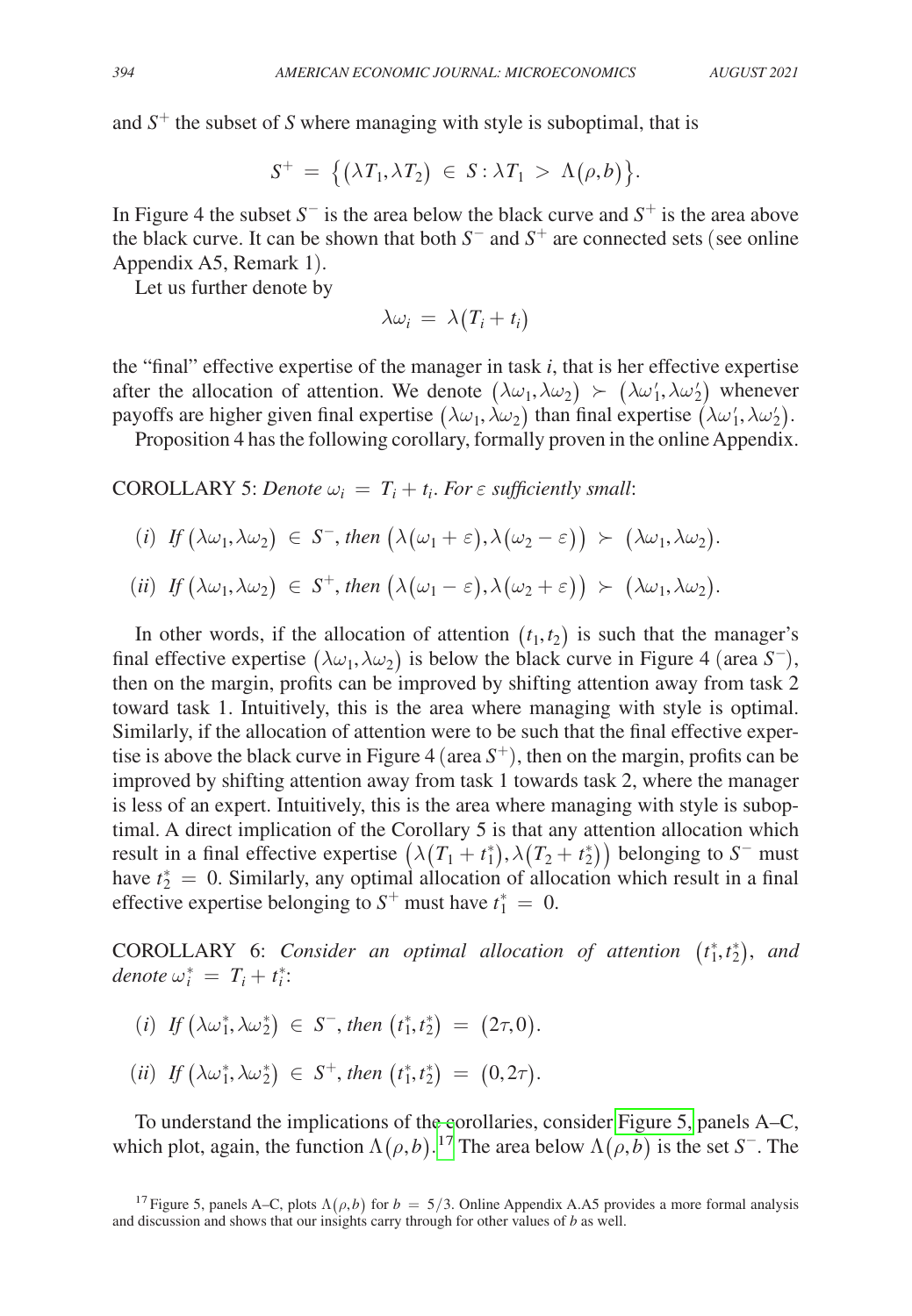<span id="page-23-0"></span>

Figure 5

*Notes:* Panel A: Attention cutoff levels,  $2\tau_x$  and  $2\tau_y$ , given effective expertise *C*. Panels B–C: Endogenous allocation of attention 2 $\tau$ . Panel D: Optimal choice of managerial expertise  $(T_1, T_2)$  given  $T_1 + T_2 \le Z_i$ . Specialists optimal for  $Z_i \leq Z_4$  and generalists optimal for  $Z_i > Z_4$ .

area above  $\Lambda(\rho, b)$ , but below the 45 degree line, represents  $S^+$ . Consider now any expertise configuration  $(\lambda T_1, \lambda T_2) \in S^-$ , such as the one represented by point  $C =$  $(\lambda T_1^C, \lambda T_2^C)$ .

As long as  $2\tau$  is not too large, a manager then wants to devote all her attention to task 1, on which she is already an expert. Indeed, assume  $2\tau < 2\tau_{y}$ , where

$$
\tau_{y} \equiv \ \sup \Bigl\{ \tau \in \ \mathbb{R}^{+}: \bigl( \lambda T_{1}, \lambda (T_{2} + 2\tau) \bigr) \ \in \ S^{-} \Bigr\}.
$$

From Figure 5, panel B, if  $2\tau < 2\tau_{y}$ , then regardless of the choice of  $(t_1, t_2)$ , we have that  $(\lambda \omega_1, \lambda \omega_2) \in S^-$ . But from Corollary 5, any attention allocation  $(t_1, t_2)$  with  $t_2 > 0$  can then be strictly improved upon by shifting attention from task 2 to task 1. It follows that for  $2\tau < 2\tau_y$ :  $(t_1^*, t_2^*) = (2\tau, 0)$ , as in panel B.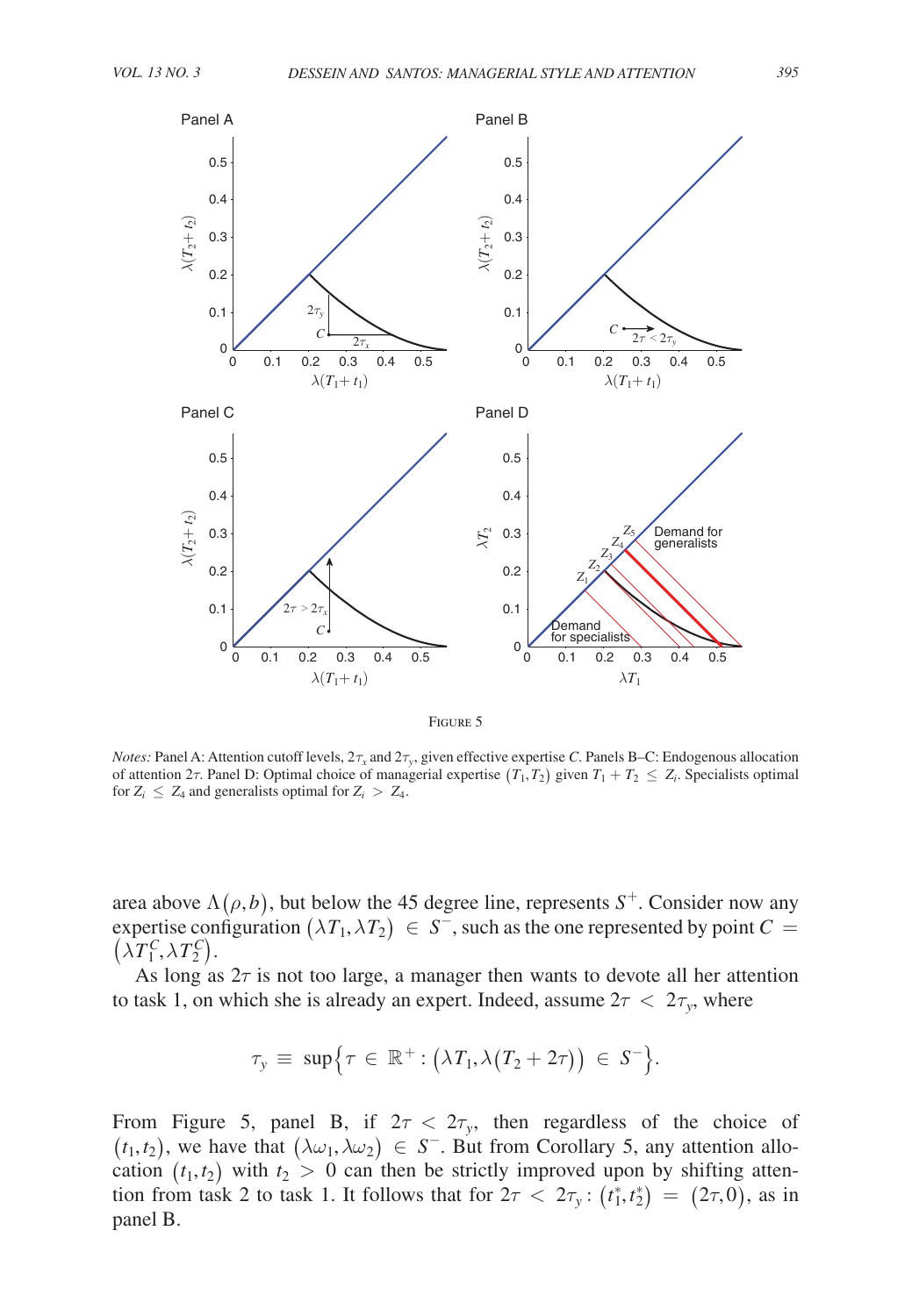When  $2\tau$  is sufficiently large, however, it will eventually become optimal to devote all or most attention to task 2 in which the manager is not an expert. Indeed, let  $2\tau > 2\tau_x$ , with

$$
\tau_x \equiv \sup \Bigl\{ \tau \in {}^{+} : \bigl( \lambda (T_1 + 2\tau), \lambda T_2 \bigr) \in S^{-} \Bigr\}.
$$

From Figure 5, panel A, if  $2\tau > 2\tau_x$  and  $T_1 + t_1 > T_2 + t_2$ , then  $(\lambda \omega_1, \lambda \omega_2) \in S^+$ . But by Corollary 5, profits can then be increased by shifting some attention from task 1 to task 2. It follows that for  $2\tau > 2\tau_x$ , either  $(t_1^*, t_2^*) = (0, 2\tau)$  as in panel C or  $(t_1^*, t_2^*)$  is such that  $T_1^C + t_1^* = T_2^C + t_2^*$ .<sup>[18](#page-24-0)</sup>

Finally, in less complex environments where  $(\lambda T_1, \lambda T_2) \in S^+$ , we always have that  $(t_1^*, t_2^*) = (0, 2\tau)$  or  $T_1^C + t_1^* = T_2^C + t_2^*$ . This corresponds, for example, to the effective expertise configuration *B* in Figure 3 (preview of results). The logic is again that on the margin, profits can then always be improved by shifting attention away from task 1 to task 2.

## D. *Endogenous Managerial Expertise: Specialists versus Generalists*

So far, we have taken managerial expertise as given and endogenized the allocation of managerial attention. Managers though are typically appointed by boards (or, interchangeably in this paper, firm owners) who select them depending on their expertise. We are interested in the board's decision to appoint a generalist or a specialist manager, even when firm owners are indifferent about the organization's strategic direction.

Assume therefore that a board can choose any manager whose expertise  $(T_1, T_2)$ belongs to some "opportunity set" Γ. To fix ideas we will assume that

$$
\Gamma \ = \ \Gamma(Z) \ \equiv \ \big\{ (T_1, T_2) : T_1 + T_2 \ \leq \ Z \ \text{ and } \ T_1 \ \geq \ T_L, T_2 \ \geq \ T_L \big\},
$$

where *Z* is the total "expertise budget" and  $T_L \geq 0$  is the minimum expertise of any manager.

Notice that since there are no agency problems between firm owners and the manager, they agree as to the optimal allocation of managerial attention  $t_1$ and  $t_2$ , with  $t_1 + t_2 \leq 2\tau$ . We can, thus, think of firm owners choosing  $\tilde{T}_1 = T_1 + t_1$ and  $\tilde{T}_2 = T_2 + t_2$  with

$$
\big(\tilde T_1,\tilde T_2\big)\ \in\ \Gamma\big(Z+2\tau\big),
$$

where  $\tilde{T}_i$  is the final expertise in task *i* after the optimal allocation of managerial attention  $t_i$ : An attention budget  $2\tau > 0$  paired with an expertise budget *Z* is formally equivalent to an attention budget  $2\tau = 0$  paired with an expertise budget  $Z + 2\tau$ . Without any loss of generality, we therefore simplify the problem by setting  $\tau = 0$  so that  $T_i = \tilde{T}_i$ . Moreover, we further posit, again, without any loss

<span id="page-24-0"></span><sup>&</sup>lt;sup>18</sup>It is also easy to see that we cannot have  $\omega_2^C > \omega_1^C$ , as then it would be optimal to shift attention from task 2 to task 1.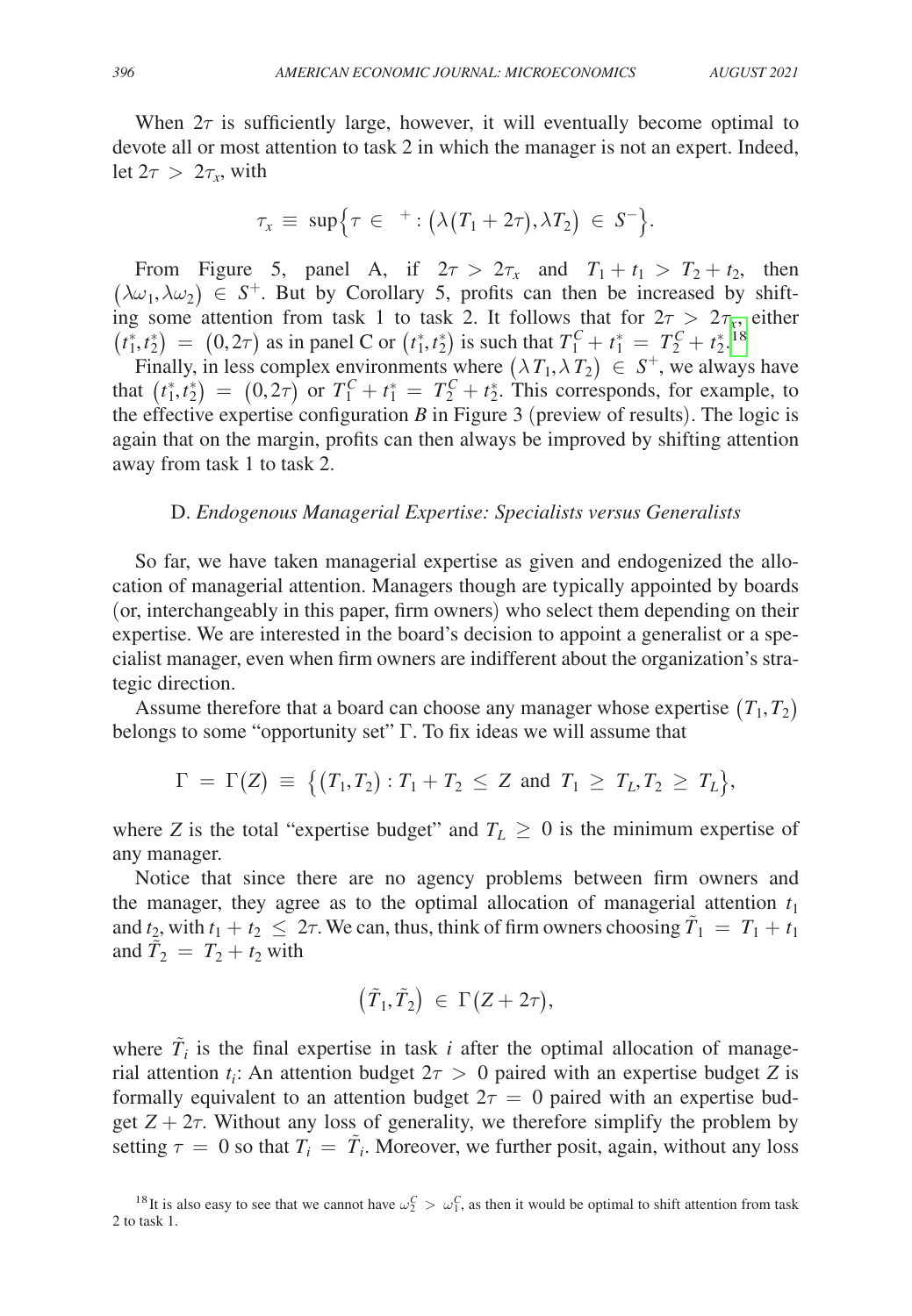of generality, that  $\lambda = 1$ . An increase in  $\lambda$  is formally equivalent with a proportional increase in the expertise budget *Z*. Comparative statics with respect to  $\lambda$  are therefore equivalent to comparative statics with respect to *Z*. We will thus associate a more complex environment with a smaller expertise budget for the board.

Figure 5, panel D, is useful in illustrating board choices regarding a specialist or generalist manager.<sup>19</sup> There, in addition to the iso- $\rho$  lines, we have drawn five straight (red) iso-*Z* lines, where the total expertise budget  $Z = T_1 + T_2$  is kept constant. Recall that the downward-sloping curve (in black) represents, again, all expertise combinations  $(T_1, T_2)$  for which *<sup>d</sup>*Π(*q*(*T*<sup>1</sup> <sup>+</sup> *<sup>t</sup>*),*q*(*T*<sup>2</sup> <sup>−</sup> *<sup>t</sup>*)) \_\_\_\_\_\_\_\_\_\_\_\_\_\_\_\_\_\_\_\_\_ *dt* |*<sup>t</sup>*=<sup>0</sup>

$$
\left.\frac{d\Pi\big(q(T_1+t),q(T_2-t)\big)\big)}{dt}\right|_{t=0}=0,
$$

with this derivative being positive for values of  $(T_1, T_2)$  below this line and negative above it.

It follows from Proposition 4 that keeping the total expertise budget  $Z = T_1 + T_2$  fixed, profits are decreasing in  $T_1$  above the downward-sloping curve but increasing in  $T_1$  below the curve. Moreover, since the curve in Figure 5 has a derivative that is larger than  $-1$ , it follows that moderate specialists for which  $0 < T_2 < T_1$  are always dominated by either extreme specialists (for which  $T_2 = 0$ ) or by complete generalists (for which  $T_1 = T_2$ ). Obviously, extreme specialists are preferred for the budgets  $Z_1$  and  $Z_2$  corresponding to the first two straight (red) lines, whereas complete generalists are preferred for the budget  $Z_5$ corresponding to the last budget line. More generally, one can show that extreme specialists are preferred over complete generalists if and only if  $Z \leq Z_4 \approx 0.515$ , where  $Z_4$  is the budget corresponding to the thick red line.

Sometimes, however, extreme specialists are not available to the board, as any manager has some minimal expertise  $T_L$  on either task. For example,  $T_L$  can be considered as basic knowledge any manager has or, equivalently, the minimum attention a manager must devote to either task. For expertise budgets  $Z < Z_2 \approx 0.402$ or budgets  $Z > Z_4$ , the minimal task knowledge  $T_L$  does not affect the choice between generalist and specialists. But for  $Z \in (Z_2, \bar{Z})$ , the board may prefer a complete generalist  $(T_1, T_2) = (Z/2, Z/2)$  over a moderate specialist  $(T_1, T_2) = (Z - T_L, T_L)$  when  $T_L$  is sufficiently large. Moreover, the larger the basic knowledge  $T_L$  any manager has about both tasks, the more likely a generalist manager is optimal.<sup>[20](#page-25-1)</sup>

In sum, our analysis shows that generalist managers are preferred in less complex environments—that is in environments with larger expertise budgets, where even a generalist will have a precise estimate of both task-specific shocks. In contrast, when

<span id="page-25-0"></span><sup>&</sup>lt;sup>19</sup> Figure 5, panel D, assumes  $b = 5/3$ . Online Appendix A.A5 provides a more formal discussion and analysis and shows that our insights carry through for other values of b as well.

<span id="page-25-1"></span><sup>&</sup>lt;sup>20</sup> Indeed, consider the red budget line, which represents an expertise budget  $Z_3 = 0.44$  and crosses the (black) downward-sloping curve at  $T_2 = 0.065$ . Since  $Z_3 < Z_4$ , the board strictly prefers an extreme specialist  $(Z_3, 0)$ over a complete generalist  $(Z_3/2, Z_3/2)$ . But whenever  $T_L \ge 0.065$ , profits are even minimized by choosing a manager with expertise  $(Z_2 - T_L, T_L)$ .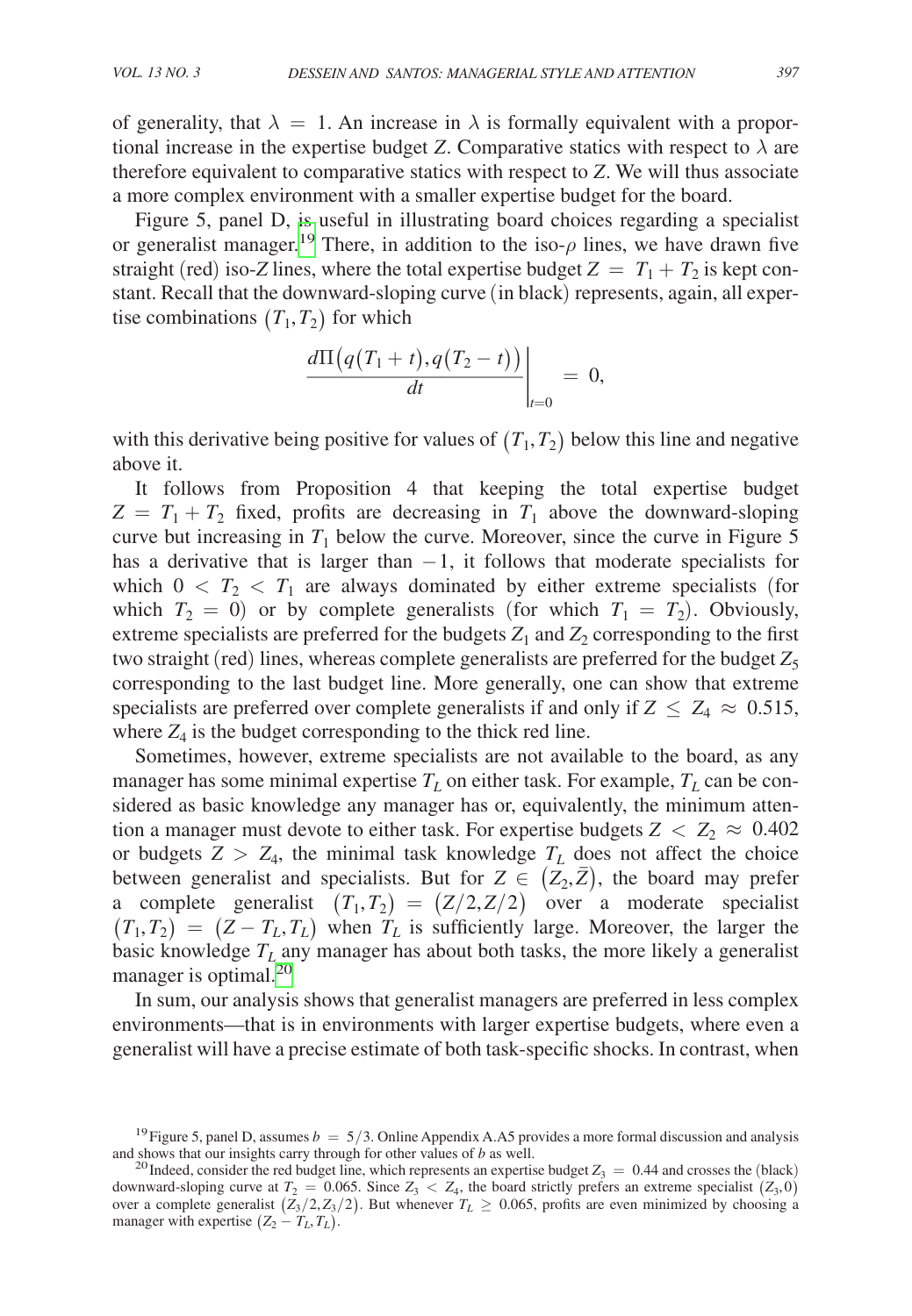expertise is in short supply, that is for smaller expertise budgets or more complex environments, boards prefer hiring specialist managers.

An interesting extension of our model would be to endogenize the expertise budgets of firms (and, potentially, managerial wages). If, as seems intuitive, larger firms have larger expertise budgets in equilibrium, a prediction of our model would be that, all else equal, generalist managers are more likely to be hired by larger, more established firms, whereas specialist managers are more likely to be hired by smaller firms.

Another question is when and how a board would decide on replacing a manager in a dynamic version of our model. As long as  $\theta_1$  and  $\theta_2$  are i.i.d., the board has no incentive to do so. A shift in the distribution of shocks, however, may make it optimal to replace a manager. Consider an extension where one shock, say  $\theta_1$  has a larger variance. A board then strictly prefers a specialist in task 1 rather than a specialist in task 2. But this also implies that when the variance of task 2 shocks becomes larger, the board may optimally replace the manager. Of course, this begs the question as to whether boards have the required expertise to identify shifts in the distribution of shocks and whether there are any board fixed effects in identifying such shifts. We leave this question open for future research.

# **IV. Discussion and Conclusions**

The goal of this paper was to shed light on when we should expect firm behavior and strategic choices to reflect managerial characteristics as opposed to the realization of environmental shocks. In our model, the allocation of managerial attention partially determines firm behavior, but it can either exacerbate manager fixed effects or mitigate them. We now discuss our findings and their implications in more detail.

## A. *Magnitude of Manager Fixed Effects*

*Performance Differences between Seemingly Similar Managers*.—A first implication of our model is that *small* initial differences in managerial expertise may result in dramatically different firm behavior, as managers devote their scarce attention in a way that amplifies initial differences in expertise. It follows that assessing the impact of managerial expertise on firm strategies and outcomes requires precise measures of that expertise; otherwise *small* errors in measurement can produce the standard attenuation bias and, thus, lead the researcher to underestimate the effect of expertise on firm strategies.

*Environmental Complexity and Manager Fixed Effect*.—Ours is a theory of managerial style where differences in firm behavior are driven by differences in information processing (or cognition) between managers. An implication from cognition-based theories of managerial style is that the magnitude of manager fixed effects should depend on environmental complexity. As noted above, in more complex settings, the endogenous allocation of managerial attention exacerbates initial differences in task expertise. But in environments with less complexity (corresponding to high values of *T* or  $\lambda$  in our model), our model predicts that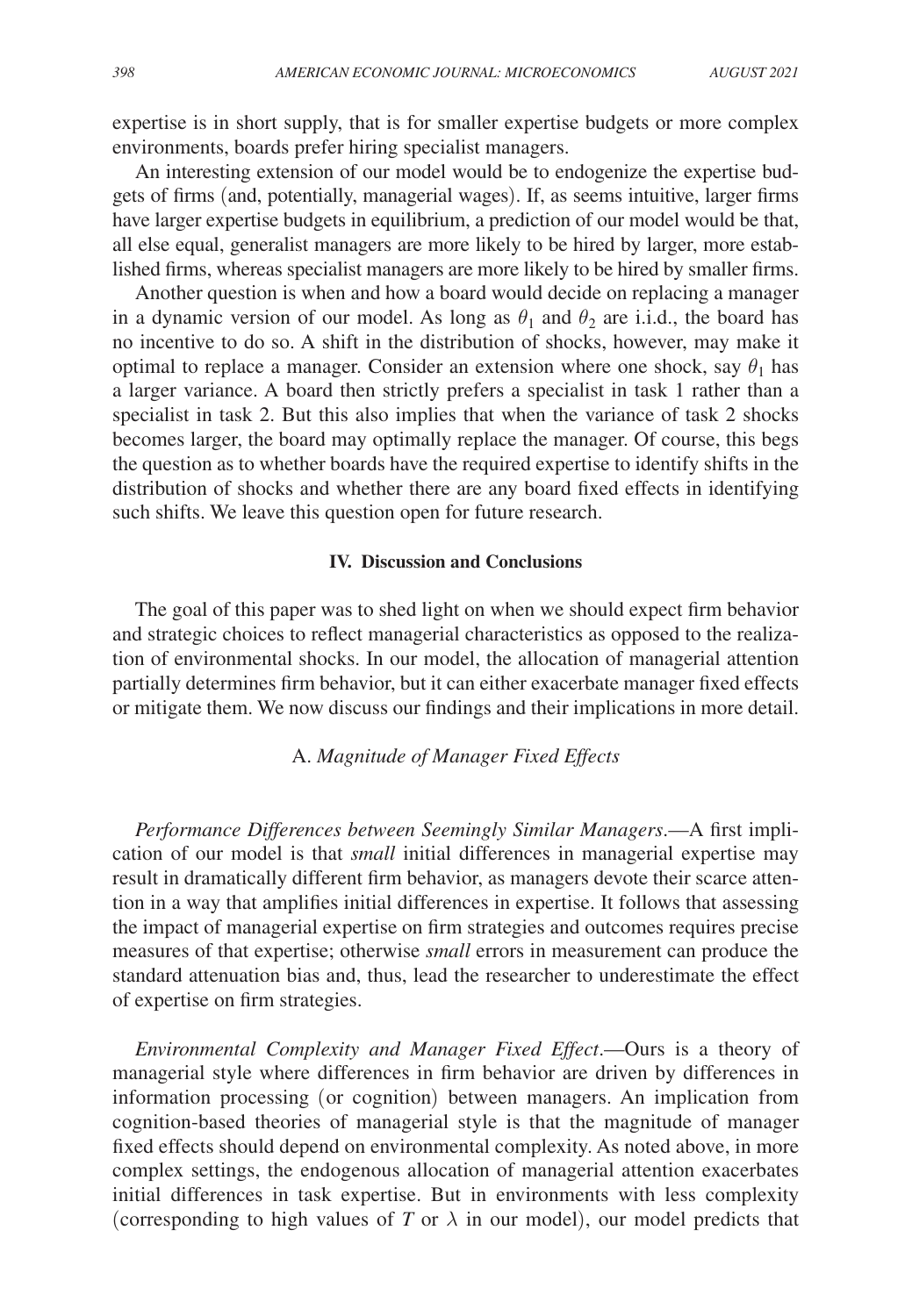managers with different expertise will make similar or even identical choices as they allocate attention in a manner that reduces or eliminates differences in task expertise. The predictions of our cognition-based model can therefore be empirically distinguished from alternative theories where manager fixed effects reflect differences in the capability of managers to execute certain strategies or differences in managerial preferences. Indeed, under these alternative theories, we still expect to see strong manager fixed effects in less complex environments (e.g., settings with limited uncertainty), whereas this is not the case in our framework.

In the same vein, our results indicate that studies that focus on tenure and educational background (a potential proxy for  $T$ ) to understand managerial strategies need to interact those managerial characteristics with industry measures that capture the complexity of the environment in which the manager operates to explain the cross section of managerial strategies.

## B. *Managers and Performance Differences between Firms*

*Persistent Performance Differences between Seemingly Similar Firms*.—While a large literature has established the impact of managers on firm behavior, another literature has been interested in persistent performance differences between seemingly similar firms (see, for example, Gibbons and Henderson, 2013, and Li, Matouschek, and Powell 2017). In many settings, differences in behavior and performance between seemingly similar firms are arguably related to differences in managerial style. But this creates another, related, question: Why do seemingly similar firms hire managers with different managerial characteristics to begin with? Our model implies that boards—when complexity is large—optimally hire managers with specialized expertise, but do not necessarily care about the particular area or function the manager has expertise in (say marketing versus operations). In other words, while the area of expertise is an important predictor of firm behavior and (ex post) firm performance, it is not necessarily an important criterion of choice for a board of directors. Instead, boards are likely to choose managers based on leadership ability, general cognitive ability, availability, and other factors. Different boards are therefore likely to hire very different managers (in terms of functional expertise), even when faced with an identical economic environment and even when boards are themselves very similar. Given that the average tenure of a CEO of a S&P 500 firm was 9.7 years in 2013, such "random" choices may have long-lasting effects on firm behavior and performance (see also Dessein and Prat 2019, for a related argument).

*Environmental Complexity and Performance Differences between Firms*.—To the extent that differences in how managers allocate attention and process information are at the source of manager fixed effects, as posited by the present paper, we expect to see a conformity of firm strategies and firm behavior in less complex environments (e.g., those characterized by low uncertainty) but a large dispersion of firm behavior (correlated with managerial backgrounds) in highly complex environments. In contrast, if differences in managerial capabilities are at the source of differences in firm behavior, one should expect to see a similar dispersion in firm behavior and firm strategies in highly and moderately complex environments.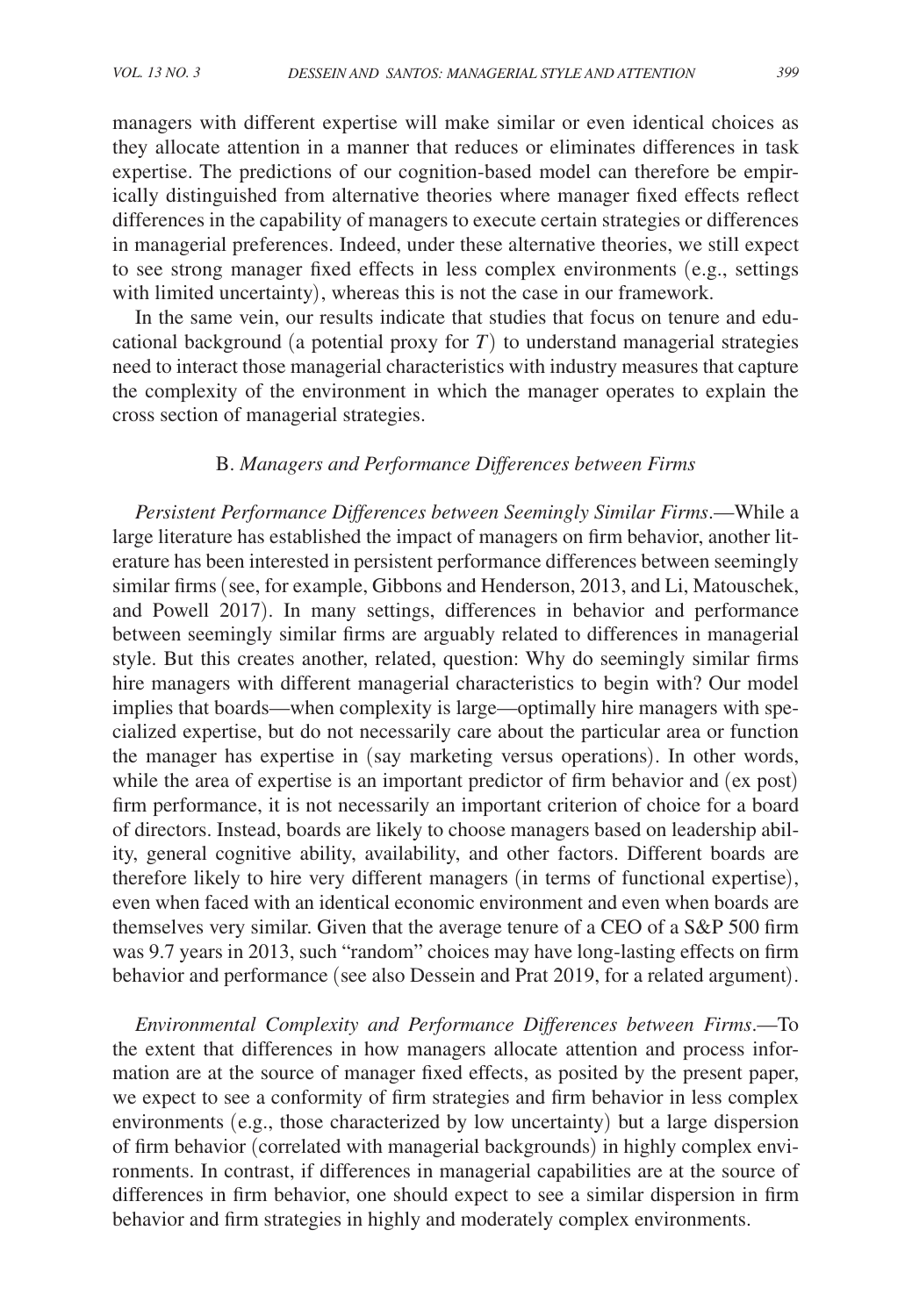*Managerial Style versus Organizational Culture*.—In this paper, we have assumed that the manager can direct the attention of workers toward a particular task. Indeed, one of the important roles of a CEO is to communicate a vision/strategy for the firm. There may also be environments, however, where worker attention is, to some extent, outside of the manager's control. Equilibria may then exist where workers coordinate all their attention on, say, task 1 and, in return, the manager is mainly responsive to her posterior  $\hat{\theta}_1$  (but largely ignores  $\hat{\theta}_2$ ). In this case, managerial style is not driven by managerial characteristics but, instead, by an (inflexible) organizational culture. Performance differences between firms may thus also reflect different equilibria (or cultures) rather than manager fixed effects.

#### C. *Why Do Managers Matter? Practices versus Strategic Choices*

We view our paper as shedding light on the channels through which managers matter for firm performance. Following a seminal paper by Bloom and Van Reenen (2007), much of the economics' literature on this topic has been focused on "management practices." The premise of much of this literature is that many companies are not run efficiently, and better management can improve operational effectiveness (see, for example, Syverson 2004; Foster, Haltiwanger, and Syverson 2008; Bloom and Van Reenen 2010; Bloom et al. 2013). Instead, much of the management literature on why managers matter has focused on the impact of managers on strategic choices as opposed to operational efficiency[.21](#page-28-0) As argued by Finkelstein, Hambrick, and Cannella (2009, 5):

But where does the company's strategy come from? (…) To be sure, strategic actions are sometimes due to imitation, inertia, and careful, objective decision making. But a wealth of research and everyday observation indicates that strategy and other major organizational choices are made by humans who act on the basis of idiosyncratic experiences, motives and dispositions. If we want to understand strategy, we must understand strategists.

Our view is that to assess the impact of managers on firms, empirical work on managers should move beyond management practices and focus on specific strategic choices in particular industries. For example, Kaplan, Murray, and Henderson (2003) analyze the responses of 15 large, incumbent pharmaceutical firms responses to the emergence of biotechnology. Cho and Hambrick (2006) study strategic responses to airline deregulation. Finally, Kaplan (2008) studies how CEOs of 71 communications firms responded to the fiber-optic revolution in the communications technology industry. Another promising approach is to measure managerial attention to functional areas directly by employing time use surveys, as in Bandiera et al. (2017) and Bandiera et al. (2020), and correlate this with specific strategic choices.

While better management practices almost always improve performance, the difference between what is optimal ex ante and ex post is key when analyzing strategic choices made by managers. For example, if a firm is late to the fiber-optic

<span id="page-28-0"></span><sup>&</sup>lt;sup>21</sup> See Roberts and Saloner (2013) for a discussion of how the management literature has defined "business" strategy" and "strategic choices."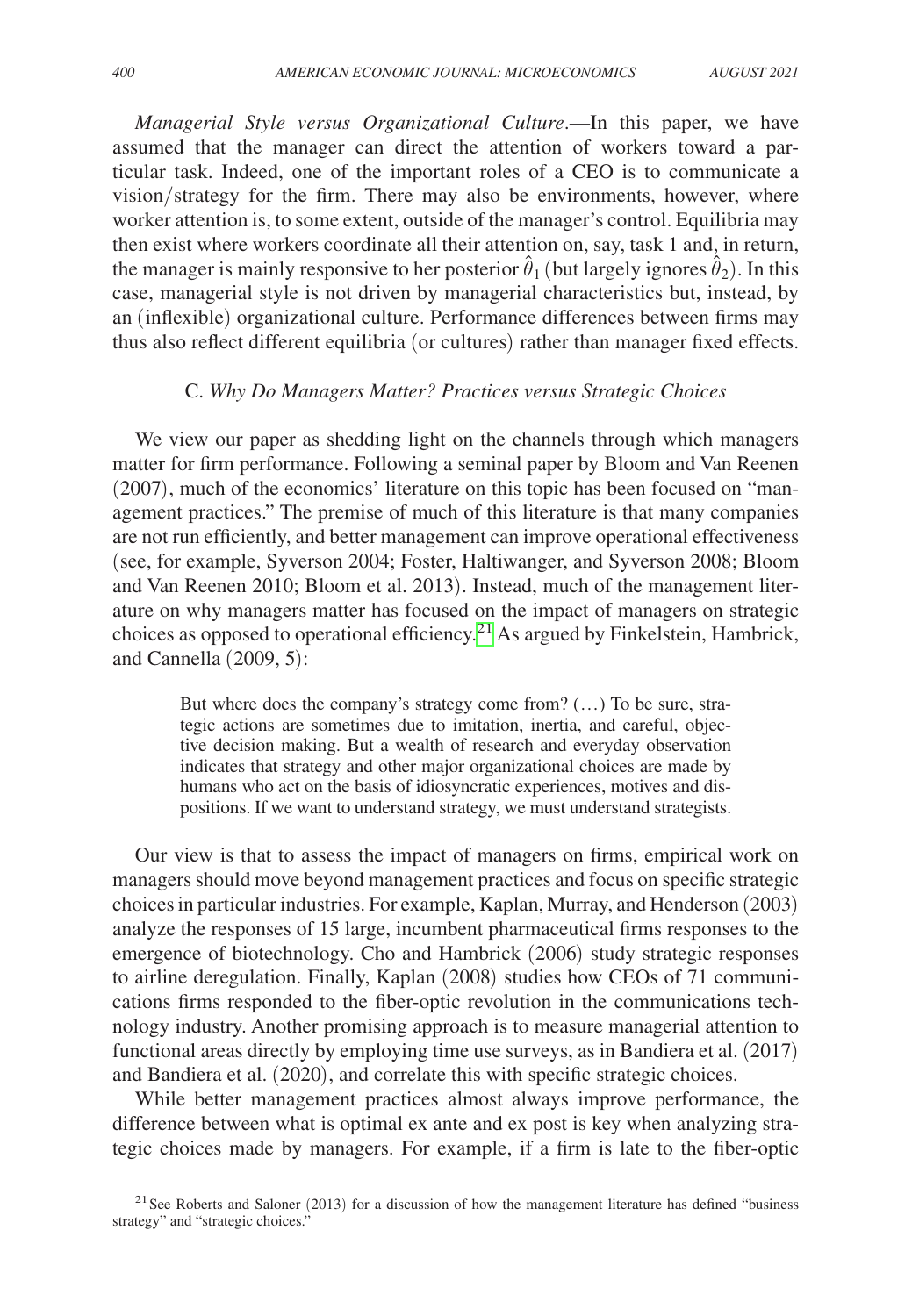revolution in telecommunications, then this is not necessarily evidence of bad management. Indeed, as our paper shows, it is optimal for managers from an ex ante perspective to focus all attention on one area. If unlucky, the manager may then be blindsided and ex post be forced to compete along dimensions to which she optimally did not devote much attention. To put it differently, management evaluation should be done along two dimensions: strategic choices and practices. Both obviously affect performance. For strategic choices the difference between ex ante and ex post is very relevant, while this is less so for the case of management practices.<sup>[22](#page-29-0)</sup> In addition, cross-sectional dispersion in strategic choices within in an industry should not be taken to be a sign of inefficiency, whereas diversity in practices is more likely to indicate that some firms could improve performance through the adoption of better practices. Similarly management may stick to adopted strategies particularly in the presence of temporary spikes in uncertainty (because of industry wide regulatory overhauls, for example) and volatility (because of innovations waves for instance), even at the risk of being blindsided and being forced to act on imprecise information. The empirical challenge is to distinguish between strategies and practices when assessing management.

# D. *Cognitive Constraints as a Source of Manager Fixed Effects*

In our model, managerial fixed effects arise because of constraints on managerial cognition (and the need for organizational alignment). Managers who face the same economic environment and the same facts may come to different strategic choices as they devote their scarce attention to different sources of information. Cognitive limitations are also seen as the primary source of manager fixed effects in the management literature, $^{23}$  but, in contrast to our model, emphasis is put on behavioral biases in decision-making as a central argument as to why managers matter. In particular, the management literature follows the logic of the Carnegie School (March, Simon, and Guetzkow 1958; Cyert and March 1963) according to which complex choices are largely determined by behavioral factors, rather than by calculations of optimal actions. According to the dominant stream in this literature:

[I]n arriving at their own rendition of a strategic situation, or "construed reality" (Sutton 1987), executives distill and interpret the stimuli that surround them. This occurs through a three stage filtering process. Specifically, executive orientations affect their field of vision (the directions in which they look and listen), selective perception (what they actually see and hear), and interpretation (how they attach meaning to what they see and hear). $24$ 

A contribution of our paper has been to show how manager fixed effects may arise even when managers optimally (and rationally) allocate attention and process

<sup>&</sup>lt;sup>22</sup>There are of course practices, say, sound accounting, that are strategy neutral whereas other practices are naturally strategy dependent.

<span id="page-29-1"></span><span id="page-29-0"></span><sup>&</sup>lt;sup>23</sup> See Finkelstein, Hambrick, and Cannella (2009, chapter 2) for an overview. <sup>24</sup>Finkelstein, Hambrick, and Cannella (2009, 46).

<span id="page-29-2"></span>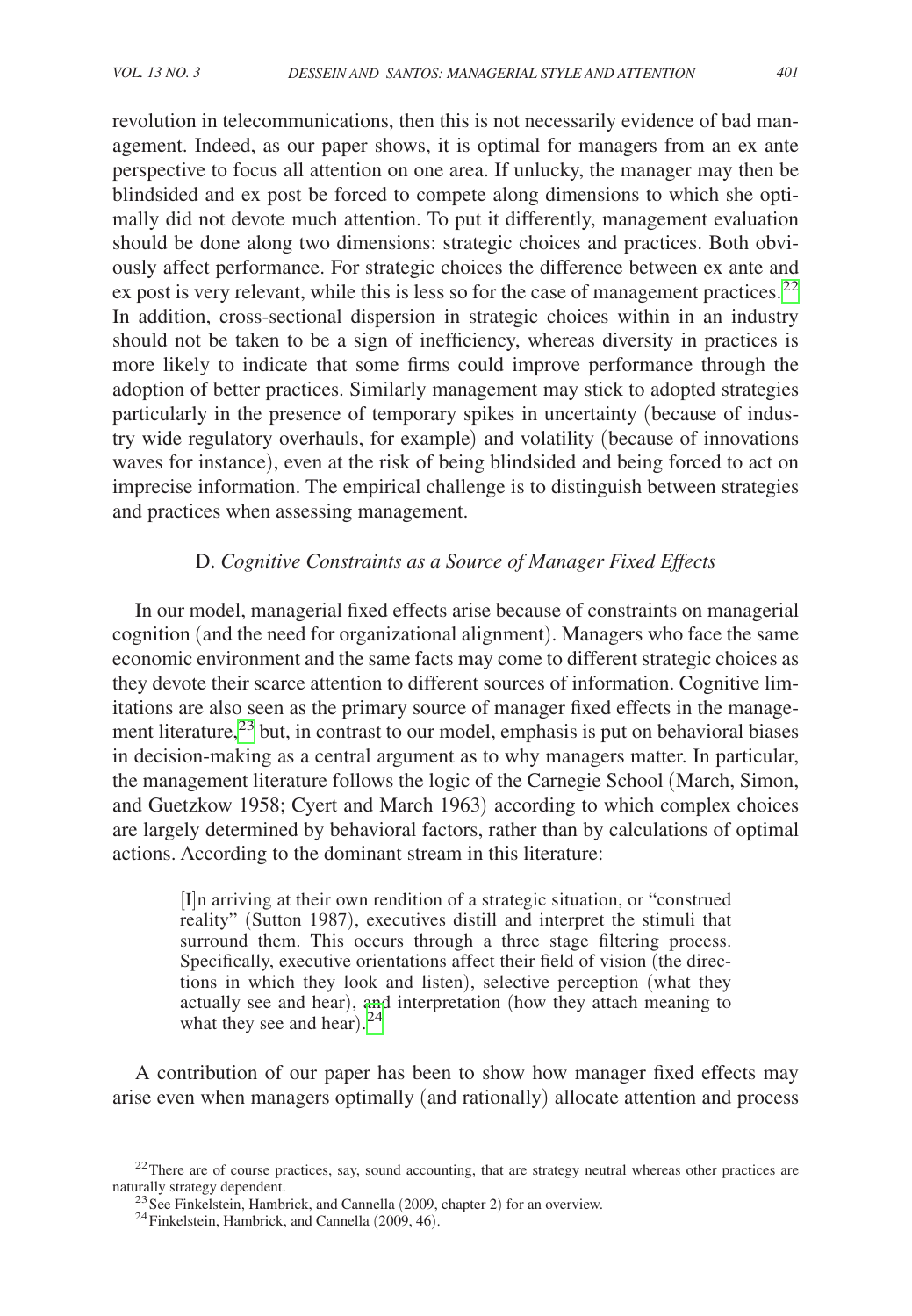information. From a normative point of view, our results thus show that managerial biases in information processing are not necessarily pathological. Indeed, a key insight of our model is that, given the presence of cognitive limits to attend to all possible information, boards or firm owners often prefer managers whose field of vision is narrow.

From a conceptual point of view, we show that managers may matter even when they are rational optimizing creatures. Rather than exogenously posit that the "field of vision" of a manager is determined by her expertise and past experiences, managers in our model optimally choose their "field of vision," but behave largely as predicted (and, indeed, observed) by the management literature. We further link a manager's "field of vision" to organizational factors, such as the need for organizational alignment around simple strategies and environmental factors, such as the degree of complexity and the scarcity of attention.

#### REFERENCES

- **Akerlof, Robert, and Richard Holden.** 2016. "Movers and Shakers." *Quarterly Journal of Economics* 131 (4): 1849–74.
- **Alonso, Ricardo, Wouter Dessein, and Niko Matouschek.** 2008. "When Does Coordination Require Centralization?" *American Economic Review* 98 (1): 145–79.
- **Alonso, Ricardo, Wouter Dessein, and Niko Matouschek.** 2015. "Organizing to Adapt and Compete." *American Economic Journal: Microeconomics* 7 (2): 158–87.
- **Bandiera, Oriana, Renata Lemos, Andrea Prat, and Raffaella Sadun.** 2017. "Managing the Family Firm: Evidence from CEOs at Work." *Review of Financial Studies* 31 (5): 1605–53.
- **Bandiera, Oriana, Andrea Prat, Stephen Hansen, and Raffaella Sadun.** 2020. "CEO Behavior and Firm Performance." *Journal of Political Economy* 128 (4): 1325–69.
- **Barker, Vincent L., III, and George C. Mueller.** 2002. "CEO Characteristics and Firm R&D Spending." *Management Science* 48 (6): 782–801.
- **Bertrand, Marianne, and Antoinette Schoar.** 2003. "Managing with Style: The Effect of Managers on Firm Policies." *Quarterly Journal of Economics* 118 (4): 1169–208.
- **Bloom, Nicholas, Benn Eifert, Aprajit Mahajan, David McKenzie, and John Roberts.** 2013. "Does Management Matter? Evidence from India." *Quarterly Journal of Economics* 128 (1): 1–51.
- **Bloom, Nicholas, and John Van Reenen.** 2007. "Measuring and Explaining Management Practices across Firms and Countries." *Quarterly Journal of Economics* 122 (4): 1351–408.
- **Bloom, Nicholas, and John Van Reenen.** 2010. "Why Do Management Practices Differ across Firms and Countries?" *Journal of Economic Perspectives* 24 (1): 203–24.
- **Bolton, Patrick, Markus K. Brunnermeier, and Laura Veldkamp.** 2013. "Leadership, Coordination, and Corporate Culture." *Review of Economic Studies* 80 (2): 512–37.
- **Bolton, Patrick, and Mathias Dewatripont.** 1994. "The Firm as a Communication Network." *Quarterly Journal of Economics* 109 (4): 809–39.
- **Calvó-Armengol, Antonio, Joan de Martí, and Andrea Prat.** 2015. "Communication and Influence." *Theoretical Economics* 10 (2): 649–90.
- **Cho, Theresa S., and Donald C. Hambrick.** 2006. "Attention as the Mediator between Top Management Team Characteristics and Strategic Change: The Case of Airline Deregulation." *Organization Science* 17 (4): 453–69.
- **Cyert, Richard M., and James G. March.** 1963. *A Behavioral Theory of the Firm*. Englewood Cliffs, NJ: Prentice-Hall.
- **Dessein, Wouter, Andrea Galeotti, and Tano Santos.** 2016. "Rational Inattention and Organizational Focus." *American Economic Review* 106 (6): 1522–36.
- **Dessein, Wouter, and Andrea Prat.** 2019. "Organizational Capital, Corporate Leadership, and Firm Dynamics." Columbia Business School Research Paper 17-89.
- **Dessein, Wouter, and Tano Santos.** 2006. "Adaptive Organizations." *Journal of Political Economy* 114 (50): 956–95.
- **Ferreira, Daniel, and Marcelo Rezende.** 2007. "Corporate Strategy and Information Disclosure." *RAND Journal of Economics* 38 (1): 164–84.